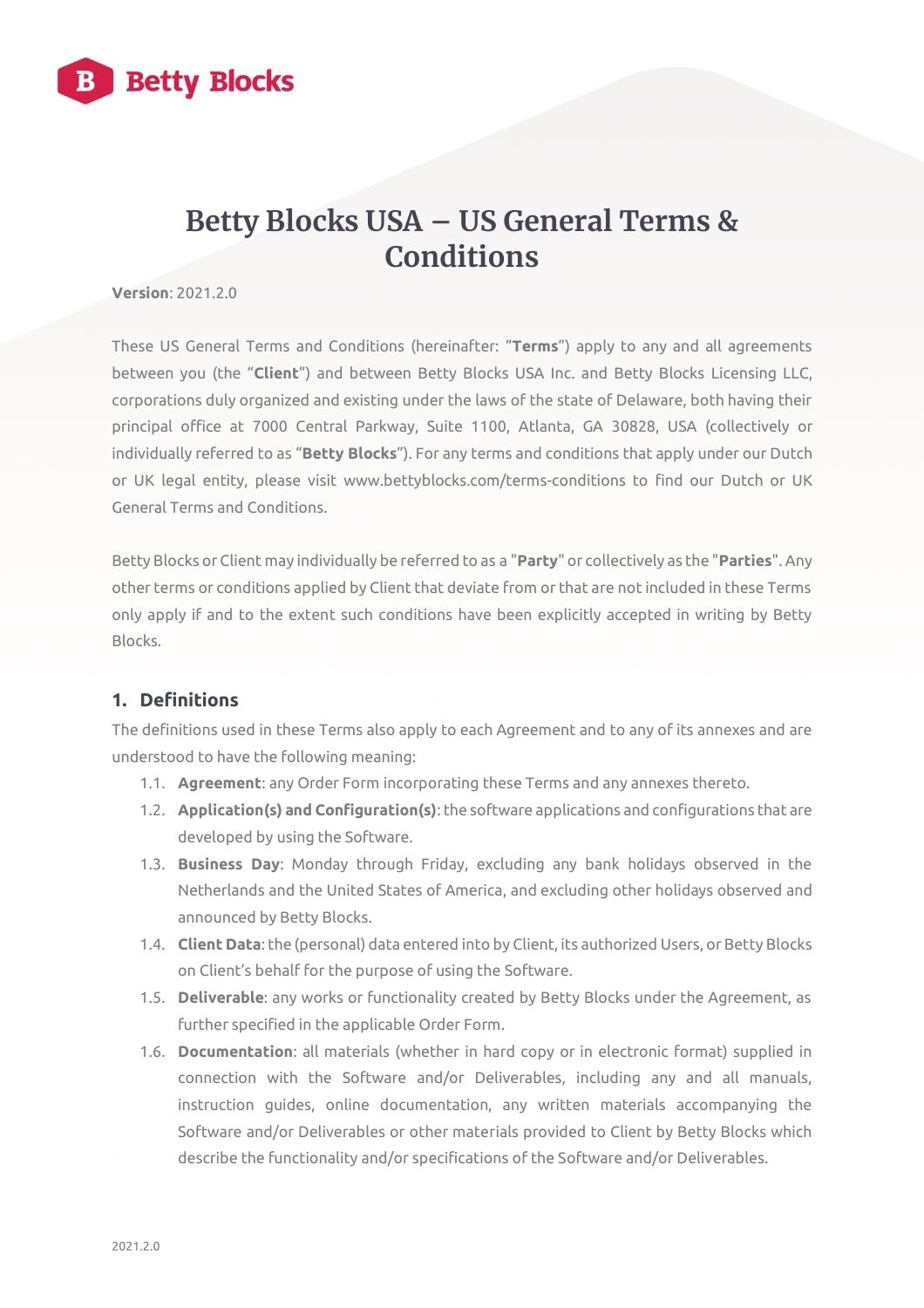

- 1.7. **Intellectual Property Rights**: all intellectual property rights and related rights, including but not limited to copyrights, database rights, domain name rights, trademark rights, brand rights, model rights, neighboring rights, patent rights and rights to know-how.
- 1.8. **Issue**: a detected disruption or imminent disruption of the agreed level of service provision.
- 1.9. **Normal Business Hours**: 9.00 am to 5.00 pm local EDT, during each Business Day.
- 1.10. **Order Form**: any ordering document specifying the Services to be provided by Betty Blocks. Each Order Form will automatically incorporate these Terms and form the Agreement.
- 1.11. **Portal**: the online portal made available to Client and which, amongst other things, can be used to approve assignments and access time records.
- 1.12. **Professional Services**: the subcategory of Services consisting of consulting, development (of Deliverables), implementation, and similar tasks, as further detailed in the applicable Order Form.
- 1.13. **Service Level Agreement**: the service level agreement of Betty Blocks which may or may not be applicable as an annex to the Agreement.
- 1.14. **Services**: the services to be provided by Betty Blocks to Client on the basis of the Order Form, including but not limited to the licensing of the Software or the provision of Professional Services, Betty Blocks Service Premium, the Portal and/or the provision of hosting services.
- 1.15. **Software**: the online software platform (Application Platform as a Service) licensed to Client under the Agreement as part of the Services, including the Portal (if applicable).
- 1.16. **Subscription Term**: the Initial Term together with any subsequent Renewal Terms, as referred to in Clause 3.
- 1.17. **Training Courses**: trainings, workshops and/or seminars provided by Betty Blocks and/or a partner of Betty Blocks.
- 1.18. **User**: the User of the Services who has been designated by Client.
- 1.19. **Website**: https://www.bettyblocks.com including any and all subdomains and extensions.

#### **2. Order Forms**

- 2.1. **Order Forms**. The Parties shall conclude Order Forms on the basis of which Betty Blocks shall perform Services for Client. The Order Forms are inextricably linked to and are supplemented by the provisions in these Terms. The signing of these Terms alone, in the absence of a signed Order Form, shall not create any obligation of Betty Blocks to provide any Services to Client. Any other (general) terms and conditions of Client shall expressly not be applicable to this Agreement. Signed Order Forms shall only create obligations for the Betty Blocks entity signing the Order Form. For the avoidance of doubt, Betty Blocks' legal entities that have not signed an Order Form are not jointly and severally liable for any acts and omissions of the Betty Blocks entity that signed the Order Form.
- 2.2. **Order of Priority**. The following order of priority shall apply in the event of inconsistencies between the applicable documents: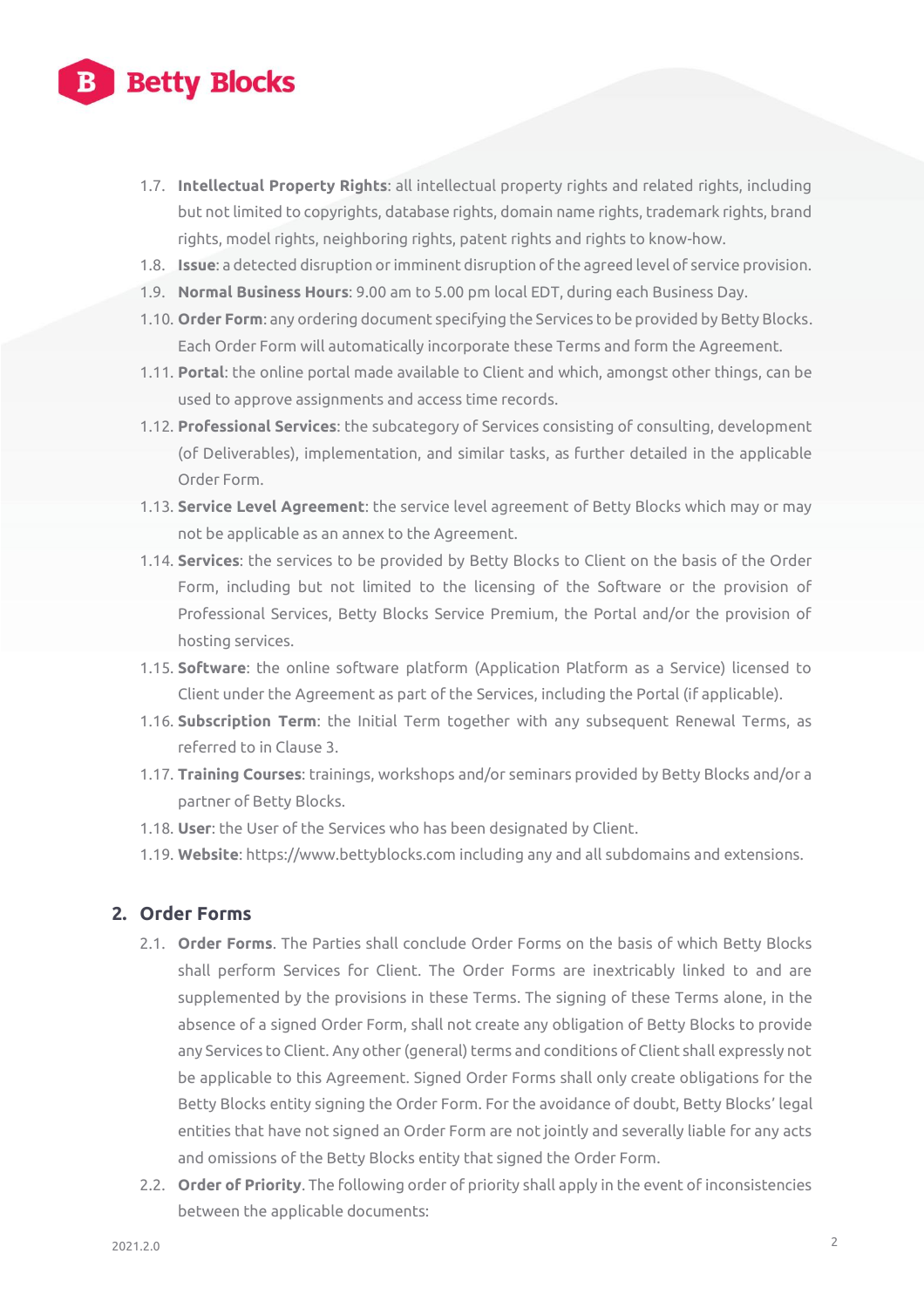

- i) the Order Form;
- ii) these Terms;
- iii) a Data Processing Agreement;
- iv) a Service Level Agreement;
- v) any other annexes, in numerical order.
- 2.3. **Additional Services**. If Client wishes to purchase additional Services, Client shall notify Betty Blocks in writing. Betty Blocks shall evaluate such request for additional Services and respond to Client with approval or rejection of the request. Where Betty Blocks approves the request, Betty Blocks shall promptly provide the Services to Client. If Betty Blocks approves Client's request to purchase additional Services, Client shall pay to Betty Blocks the relevant fees for such additional Services in accordance with Clause 16. The additional Services will be provided under these Terms and any other terms and conditions as specified in the Order Form.
- 2.4. **Interpretation**. Clause and paragraph headings shall not affect the interpretation of these Terms. Unless the context requires otherwise, words in the singular shall include the plural and, in the plural, shall include the singular.

#### **3. Term and Termination**

- 3.1. **Term**. The term of the Agreement shall commence from the date stated in the Order Form and for the fixed period defined in the Order Form ("**Initial Term**"). If the Initial Term is not specified in the Order Form, the Initial Term shall be deemed to have a duration of thirty-six (36) calendar months. The Agreement may not be terminated in the interim, unless the Parties mutually agree otherwise or as otherwise set forth in the Agreement.
- 3.2. **Automatic Renewal**. Upon expiration of the Initial Term, the term of the Agreement shall automatically renew for additional successive terms of the same duration as the Initial Term ("**Renewal Term**"), unless either Party gives the other Party written notice of non-renewal at least sixty (60) calendar days prior to the beginning of the Renewal Term. Such Renewal Terms shall be under the terms and conditions of the Initial Term, unless Betty Blocks has provided written notice to Client of any amended terms and conditions and/or a pricing increase at least ninety (90) calendar days prior to the beginning of the Renewal Term. In such event, the amended terms and conditions and/or the pricing increase shall apply to the Renewal Term.
- 3.3. **Termination for cause by Betty Blocks**. Without affecting any other right to remedy available to it, Betty Blocks may terminate the Agreement with immediate effect by giving written notice to Client if Client takes any step or action in connection with its entering administration, provisional liquidation or any composition or arrangement with its creditors (other than in relation to a solvent restructuring), being wound up (whether voluntarily or by order of the court, unless for the purpose of a solvent restructuring),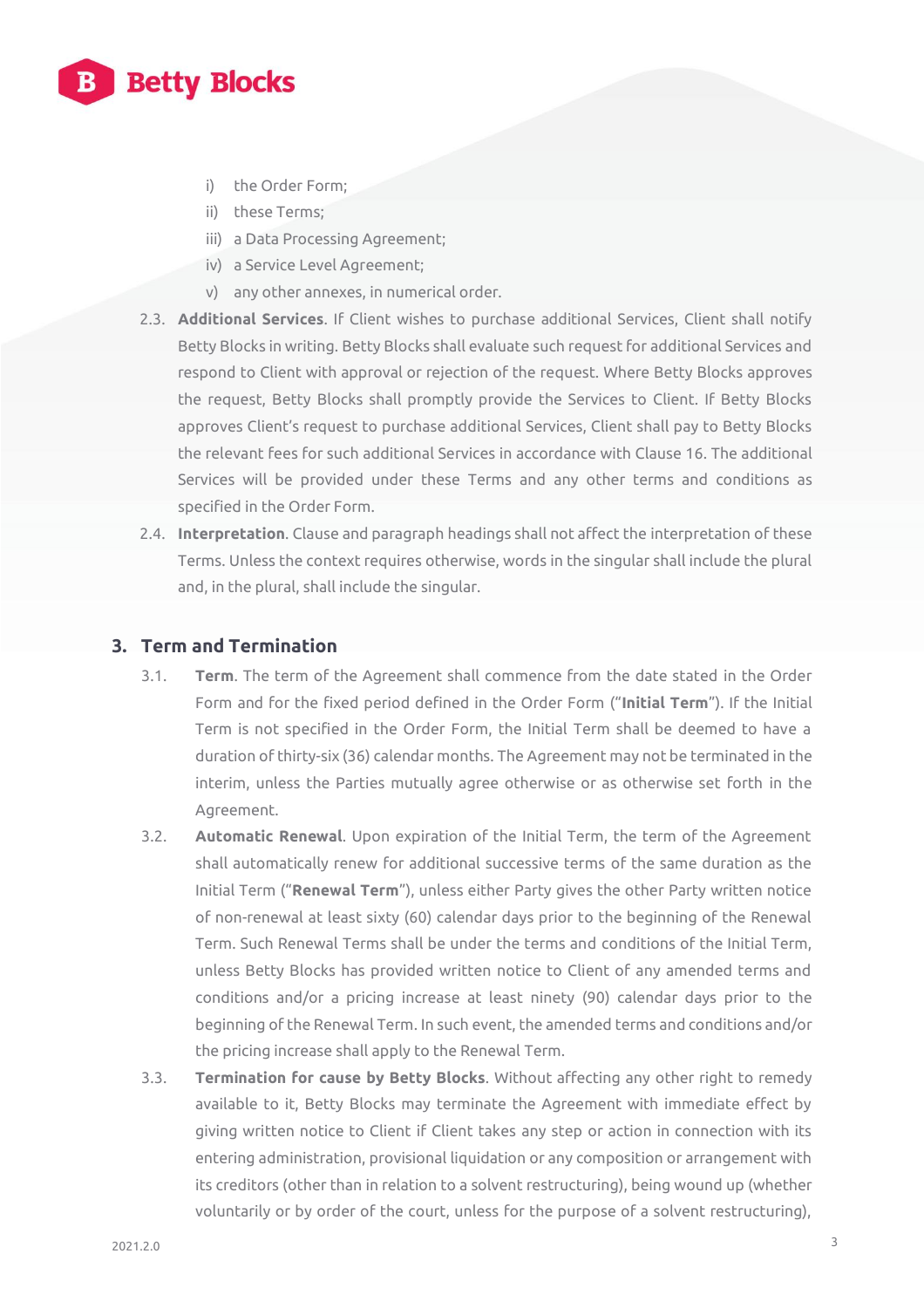

having a receiver appointed to any of its assets or ceasing to carry on business or, if the step or action is taken in another jurisdiction, in connection with any analogous procedure in the relevant jurisdiction.

- 3.4. **Termination for cause by Client**. In the event of bankruptcy or insolvency of Betty Blocks, Client may only terminate the Agreement if such bankruptcy or insolvency has the effect that Client can no longer access and use the Software, with the exception of temporary disruptions in accessing and using the Software.
- 3.5. **Copy of Client Data**. Thirty (30) Business Days after the termination or expiration of the Agreement, for whatever reason, Betty Blocks is entitled to delete or destroy all copies of Client Data, unless agreed otherwise in writing. During the thirty (30) Business Days, Client may request a copy of every MySQL database filled with Client Data. Betty Blocks will not charge any additional costs to Client in providing the copy.
- 3.6. **Surviving provisions**. The provisions of the Agreement which, by their nature and content, are intended, expressly or impliedly, to continue to have effect notwithstanding the completion, rescission, termination or expiration of the Agreement shall survive and continue to bind the Parties, and shall in any event include Clauses 19, 20, 21, 22 and 23.

# **4. License Grant**

- 4.1. **License scope**. In consideration of the fees as specified in the Order Form and if and insofar agreed between the Parties in the Order Form, Betty Blocks grants Client a nonexclusive, non-transferable license for the use of the Software for the duration of the Subscription Term and in accordance with the volumes, storage capacities and/or limitations specified in the Order Form ("**License Scope**"). The license shall become effective from the time of the conclusion of the Order Form, unless agreed otherwise. The rights provided under this Clause 4 are granted to Client only, and shall not be considered granted to any subsidiary or holding company of Client, unless expressly agreed otherwise. Client is not entitled to receive the source code of the Software. As part of the Services, Client shall also have access to the customer portal at my.bettyblocks.com.
- 4.2. **Non-permitted use**. Notwithstanding anything stated to the contrary in the Agreement, Client is expressly not permitted:
	- i) to reverse-engineer the source code of the Software or to decompile the Software, unless such is allowed pursuant to a mandatory legal provision which may not be lawfully derogated from;
	- ii) to make changes to or modify the Software, unless such is allowed pursuant to a mandatory legal provision which may not be lawfully derogated from or with prior written approval of Betty Blocks;
	- iii) to remove or render illegible indications of Betty Blocks and/or its licensors as Party entitled to the Software or parts thereof; or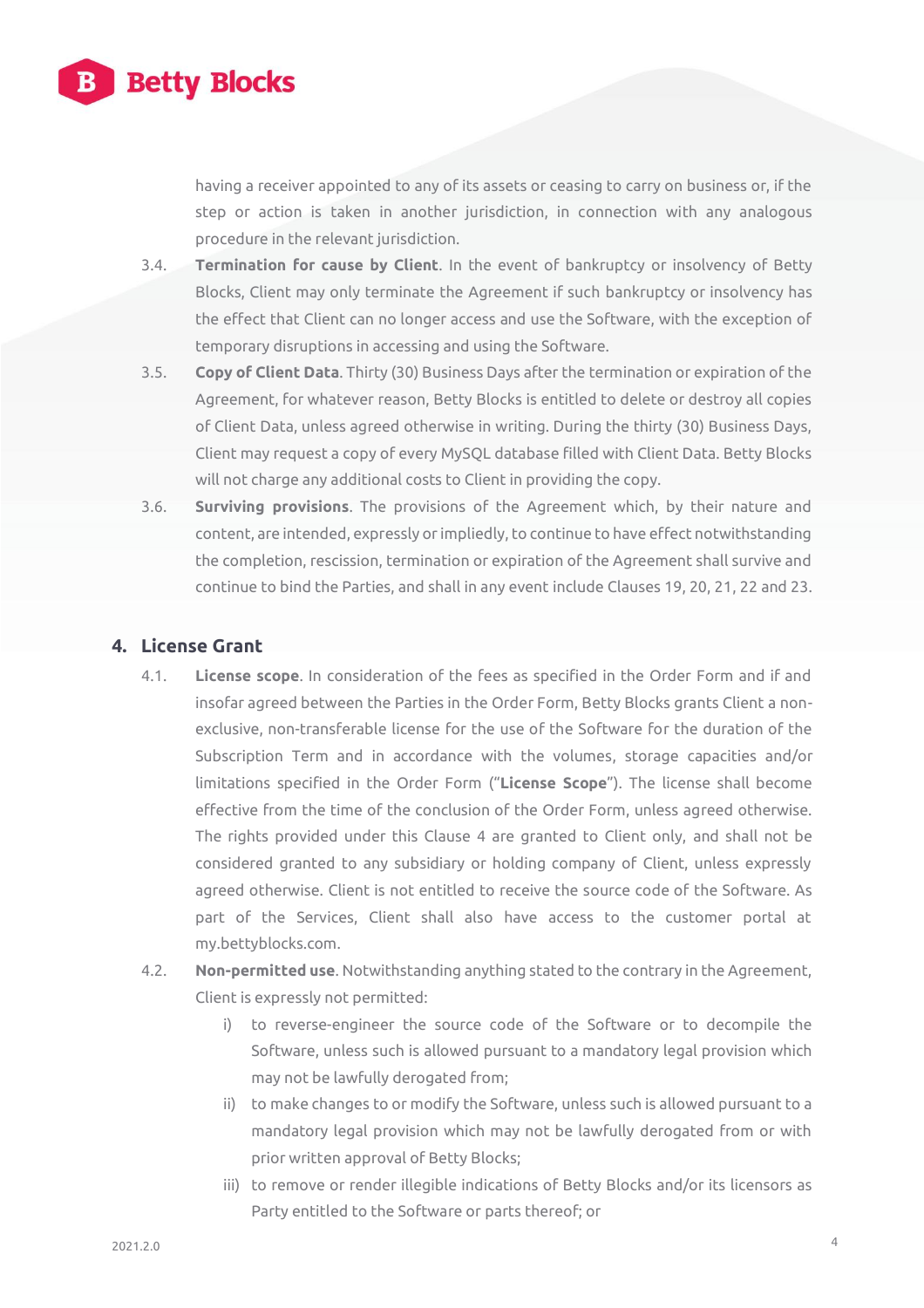

- iv) access all or any part of the Software and Documentation in order to build a product or service which competes with the Software.
- 4.3. **Public disclosure**. Client authorizes Betty Blocks to publicly disclose that Client is using the Services and Betty Blocks may use Client's name and logo in any promotional materials, including but not limited to its website and in press releases.
- 4.4. **Exceeding License Scope**. In the event that Client exceeds or is likely to exceed the License Scope as specified in the Order Form, Betty Blocks is entitled to charge Client for any use beyond the agreed upon License Scope by charging Client the corresponding fees in accordance with the Betty Blocks price list, which fees will be added to the monthly payable fees. Betty Blocks will notify Client if Client has exceeded or is likely to exceed the License Scope. In the event that the Order Form does not include any License Scope but only pricing for the Software, the License Scope will be determined on the basis of the applicable Betty Blocks price list.
- 4.5. **Deliverables**. If, in the course of rendering Professional Services, Betty Blocks creates and delivers to Client any Deliverables, Betty Blocks and its suppliers retain ownership of and all Intellectual Property Rights to the Deliverables, unless the Parties have expressly agreed otherwise in writing by means of a signed instrument, which instrument only applies to the Deliverables referred to in the instrument. Betty Blocks grants Client the non-exclusive, non-transferable right to use the Deliverables on the same terms and conditions under which Betty Blocks grants Client the right to use the Software. Betty Blocks may provide similar services or Deliverables to other clients as long as Betty Blocks does not infringe Client's Intellectual Property Rights.

#### **5. Trial Version**

- 5.1. **Trial Version**. Before entering into an Agreement for the use of the Software, Client may make use of a trial version of the Software ("**Trial Version**"). Access to the Trial Version can be requested via the Website and/or by means of executing an Order Form. The Trial Version is subject to the terms and conditions of these Terms and any additional terms and conditions indicated on the Website or the Order Form (as the case may be). In the event of a conflict between the provisions of these Terms and the terms and conditions indicated on the Website, the latter shall prevail.
- 5.2. **Termination**. The Trial Version shall be deemed terminated (1) at the end date of the Trial Version or (2) at the moment the Parties have entered into an Agreement for the Software, whichever occurs earlier.
- 5.3. **Consequences of termination**. Upon the expiration or termination of the Trial Version, Betty Blocks shall take all applications created by Client offline and Client Data will remain available for a maximum period of twenty (20) Business Days, unless agreed otherwise in writing.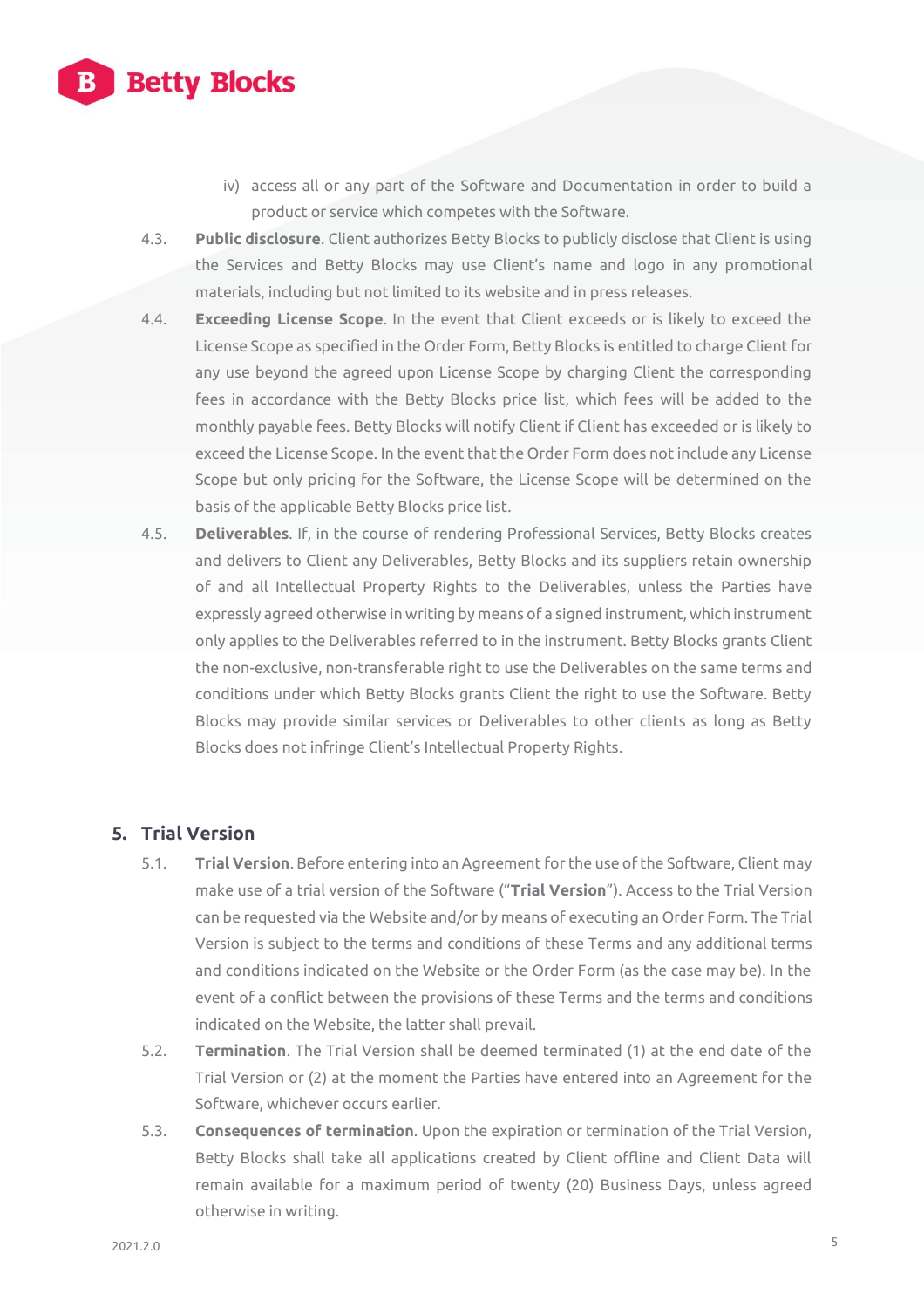

5.4. **NO WARRANTY**. CLIENT EXPRESSLY ACKNOWLEDGES AND AGREES THAT THE TRIAL VERSION IS PROVIDED WITHOUT ANY WARRANTY ON AN "AS IS" AND "AS AVAILABLE" BASIS. BETTY BLOCKS SHALL HAVE NO INDEMNIFICATION OBLIGATIONS NOR LIABILITY OF ANY TYPE IN RELATION TO THE TRIAL VERSION UNLESS SUCH EXCLUSION OF LIABILITY WOULD BE ENFORCEABLE UNDER APPLICABLE LAW. IN THIS EVENT, BETTY BLOCKS'S LIABILITY WITH RESPECT TO THE TRIAL VERSION SHALL NOT EXCEED USD 1,000.00.

# **6. Obligations of the Parties**

- 6.1. **Provision of Services**. Betty Blocks shall provide the Services as specified in the Order Form subject to these Terms. Betty Blocks undertakes that the Services will be performed substantially in accordance with the Documentation exercising reasonable skill and care. Betty Blocks shall use reasonable endeavors to meet any performance dates specified in the Order Form, but any such dates shall be estimates only and time for performance by Betty Blocks shall not be of the essence.
- 6.2. **Deliverables**. To the extent agreed in the Order Form, Betty Blocks shall use reasonable endeavors to deliver the Deliverables to the Client in accordance with Clause 10.
- 6.3. **Obligations of Client**. Client shall:
	- i) provide all necessary co-operation in connection with the Agreement in a timely and efficient manner. In the event of any delays in Client's provision of such assistance as agreed by the Parties, Betty Blocks may adjust any agreed timetable or delivery schedule as reasonably necessary;
	- ii) provide all necessary access to such information as may be required by Betty Blocks in order to provide the Services, including but not limited to Client Data, security access information and configuration services, and guarantees the accuracy, completeness and consistency of this information;
	- iii) comply with all applicable laws and regulations with respect to its activities under the Agreement;
	- iv) obtain and shall maintain all necessary licenses, consents, and permissions necessary for Betty Blocks to perform its obligations under the Agreement; and
	- v) ensure that its network and systems comply with the relevant specifications provided by Betty Blocks from time to time.
- 6.4. **Third-party software**. In developing Deliverables, Betty Blocks has the right to use thirdparty software and components, including open-source software. Client is responsible for ensuring proper compliance with the relevant third-party licenses when using the Deliverables.
- 6.5. **Non-compliance**. In the event Client does not comply with its obligations under the Agreement, Betty Blocks shall, without prejudice to its other rights and remedies, in any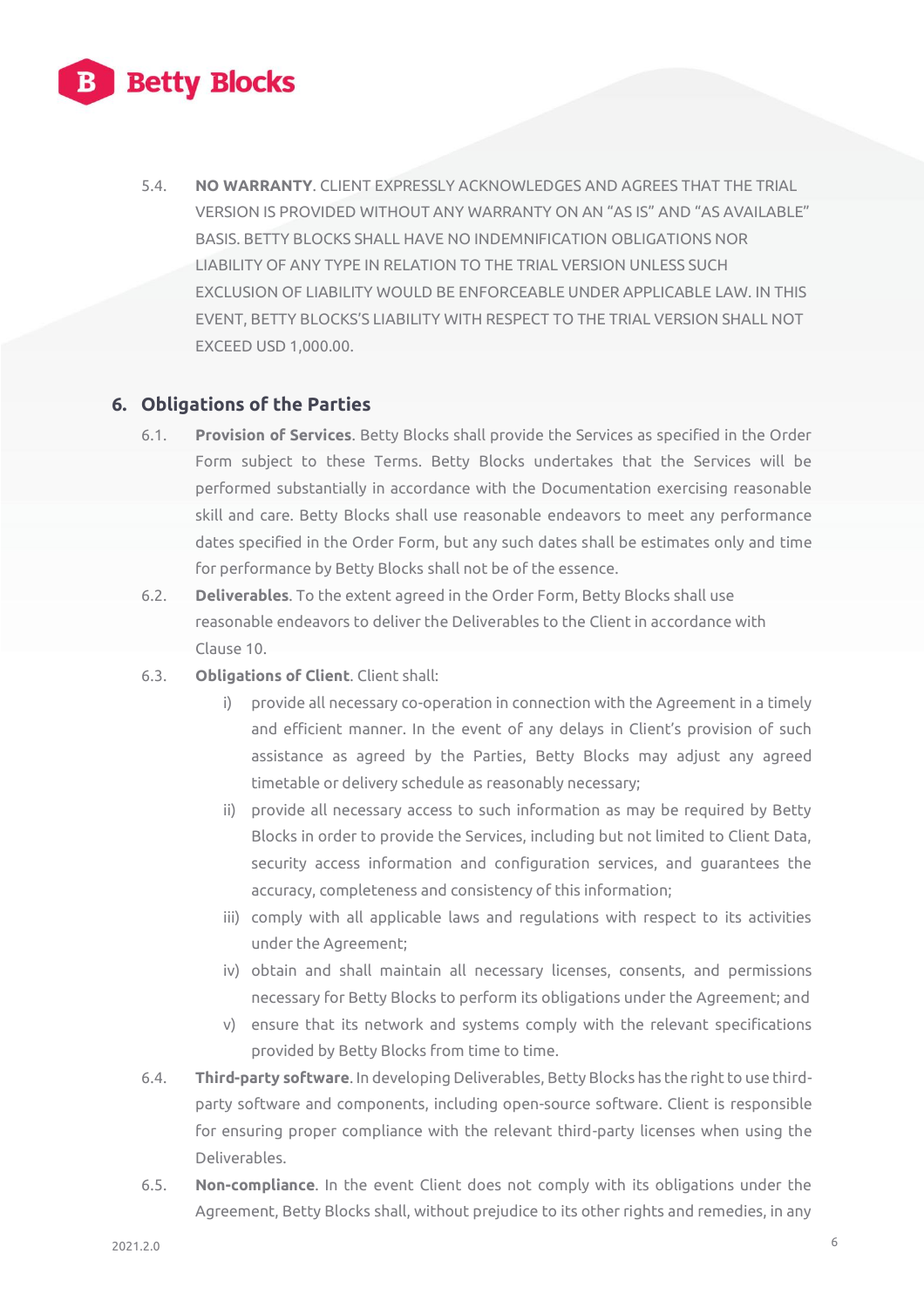

event be entitled to suspend the execution of the Agreement, or to wholly or partially dissolve the Agreement. The foregoing shall also apply in the event of late payment by Client.

- 6.6. **Conformance**. The undertaking set out in Clause 6.1 shall not apply to the extent of any non-conformance which is caused by use of the Services contrary to Betty Blocks' instructions, or modification or alteration of the Services by any party other than Betty Blocks or Betty Blocks' duly authorized Contractors or agents. If the Services do not conform with the foregoing undertaking, Betty Blocks will, at its expense, use all reasonable commercial endeavors to correct any such non-conformance promptly, or provide Client with an alternative means of accomplishing the desired performance. Such correction or substitution constitutes Client's sole and exclusive remedy for any breach of the undertaking set out in Clause 6.1. Notwithstanding the foregoing, Betty Blocks:
	- i) does not warrant that Client's use of the Services will be uninterrupted or errorfree; or that the Services, Documentation and/or the information obtained by Client through the Services will meet Client's requirements; and
	- ii) is not responsible for any delays, delivery failures, or any other loss or damage resulting from the transfer of data over communications networks and facilities, including the internet, and Client acknowledges that the Services and Documentation may be subject to limitations, delays and other problems inherent in the use of such communications facilities.
- 6.7. **No exclusivity**. The Agreement shall not prevent Betty Blocks from entering into similar agreements with third parties, or from independently developing, using, selling or licensing documentation, products and/or services which are similar to those provided under the Agreement.
- 6.8. **Betty Blocks' warranty**. Betty Blocks warrants that it has and will maintain all necessary licenses, consents, and permissions necessary for the performance of its obligations under the Agreement.
- 6.9. **Disclaimer of warranty**. TO THE MAXIMUM EXTENT PERMITTED BY LAW, THE SOLE AND EXCLUSIVE WARRANTIES AND WARRANTY REMEDIES ARE SET FORTH IN THE AGREEMENT. THERE ARE NO WARRANTIES OF MERCHANTABILITY OR FITNESS FOR A PARTICULAR PURPOSE. THERE ARE NO OTHER WARRANTIES OR WARRANTY REMEDIES, ORAL OR WRITTEN, EXPRESS OR IMPLIED. BETTY BLOCKS DOES NOT WARRANT THAT ANY DELIVERABLE OR OTHER PART OF ITS SERVICES WILL (I) YIELD ANY PARTICULAR BUSINESS OR FINANCIAL RESULTS; (II) BE FREE FROM ALL BUGS AND ERRORS; OR (III) OPERATE WITHOUT INTERRUPTION, OR THAT DATA, REPORTS OR ANALYSIS WILL BE TOTALLY ACCURATE.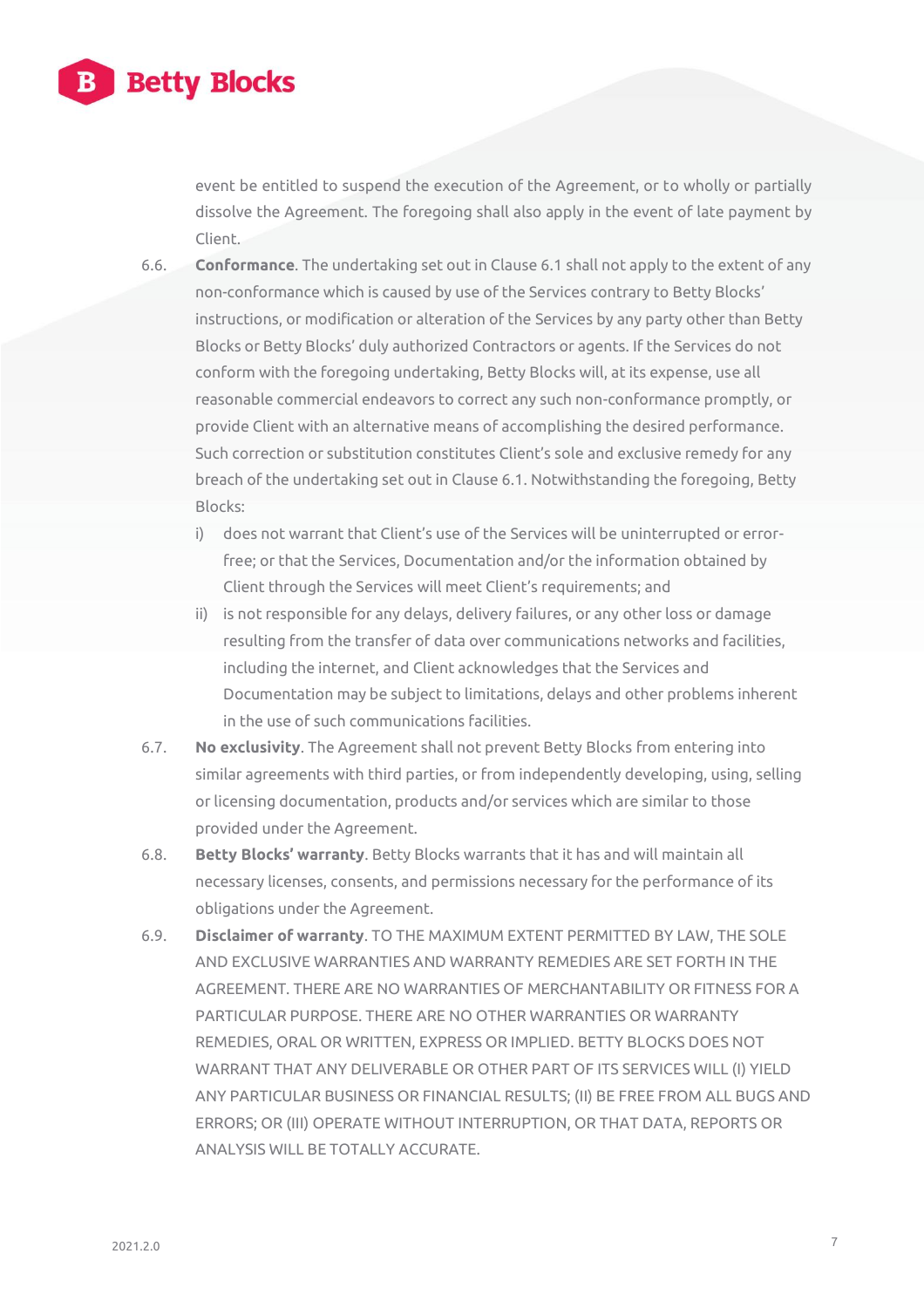

# **7. Acceptable Use of the Services and the Software**

- 7.1. **Usage restrictions**. Client shall not access, store, distribute or transmit any material during the course of its use of the Services that:
	- i) is libelous, defamatory, insulting, racist or discriminating, or incites hate;
	- ii) infringes third-party rights, in any case including but not limited to Intellectual Property Rights;
	- iii) violates the privacy of third parties, in any case including but not limited to distributing third-party personal data without permission or necessity, or repeatedly harassing third parties by providing them with unsolicited communications;
	- iv) contains hyperlinks, torrents or similar information of which Client is aware or should be aware that it refers to material that infringes third-party rights;
	- v) is otherwise illegal or causes damage or injury to any person or property.
- 7.2. **Further restrictions**. Client will refrain from obstructing other clients or Internet users or inflicting damage to the Services. Client is prohibited from starting up processes or programs via the Services or otherwise of which Client is aware or can reasonably assume that these will obstruct or inflict damage on Betty Blocks, other clients or Internet users.
- 7.3. **User names and passwords**. Without the agreement of Betty Blocks, Client is prohibited from making available to third parties any user names and passwords made available by Betty Blocks. Betty Blocks is not liable for the consequences of the loss of user names and passwords.
- 7.4. **Client's responsibilities**. Client will be responsible for the activities of anyone who Client allows to use the Software. Client is also responsible for ensuring that its authorized Users comply with the Agreement with respect to the use of the Software. Client shall use all reasonable endeavors to prevent any unauthorized access to, or use of, the Software and, in the event of any such unauthorized access or use, promptly notify Betty Blocks.
- 7.5. **Disabling access to the Software**. Betty Blocks reserves the right (but has no obligation thereto), without liability or prejudice to its other rights to Client, to disable Client's and/or the authorized Users' access to the Software if Client breaches the provisions of this Clause 7.
- 7.6. **Fair use policy**. Betty Blocks has a fair use policy in relation to accessing and using the Services. For the purpose of this fair use policy, Client may not vary from the average in a disproportionate manner, having regard to the amount of CPU power, data storage and data traffic used by Client. In such event, Betty Blocks is entitled to temporarily limit or restrict access to the Services and/or require that Client to purchase additional Services, such as extra storage capacity.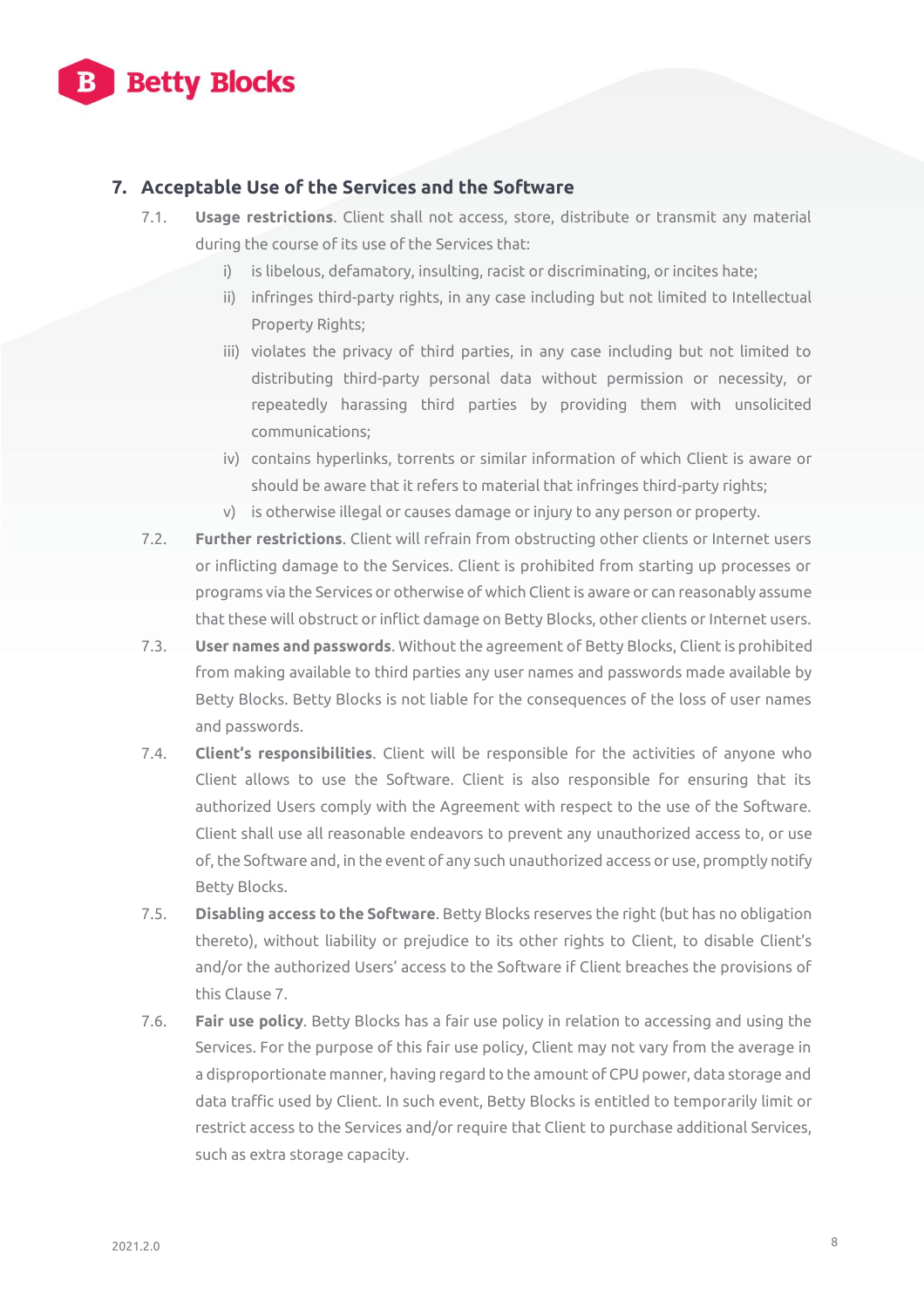

# **8. Availability, Maintenance and Support**

- 8.1. **Availability**. Betty Blocks will use reasonable endeavors to realize the uninterrupted availability of its systems, network and Software, but offers no guarantees in this regard unless otherwise agreed by means of a Service Level Agreement. Betty Blocks also makes no promises or guarantees as to security, availability and integrity of data transfers while making use of the Software, unless it explicitly states otherwise.
- 8.2. **Maintenance**. Betty Blocks regularly carries out maintenance, adjustments or improvements of the systems, Software, networks of parts thereof which could lead to unavailability of the Software. Should maintenance, adjustments or improvements require a reduced or total unavailability of the Software, then Betty Blocks will attempt to carry out such maintenance as much as possible outside Normal Business Hours or during non-Business Days and will endeavor to notify Client in advance of the scheduled maintenance. However, Betty Blocks is in no case liable to compensate any damage arising in connection with such maintenance. If Betty Blocks considers that there is a danger to the functioning of its systems, network or Software, Betty Blocks will have the right to implement all measures it considers reasonably necessary to avert or prevent this danger. Since the Software is provided over the public internet, Client is itself responsible for acquiring appropriate internet access and suitable anti-virus protection and the like. Betty Blocks accepts no liability in this regard.
- 8.3. **Access to third-party software**. If Client makes use of services of third parties in connection with the Software, such as Amazon Web Services or Microsoft Azure, Client shall make sure that Betty Blocks has access to the required accounts and settings in order for Betty Blocks to provide maintenance and support. Client acknowledges and agrees that without the foregoing access, Betty Blocks cannot provide maintenance and support.
- 8.4. **Updates**. Betty Blocks shall release updates to the Software that address bugs or add new features. Betty Blocks shall make such updates available to Client as soon as practicable.

#### **9. Client Data**

- 9.1. **Client's data**. Client shall own all right, title and interest in and to all Client Data and shall have sole responsibility for the legality, reliability, integrity, accuracy and quality of Client Data. Betty Blocks receives a limited license to Client Data for the purpose of providing the Services, including any and all future aspects thereof.
- 9.2. **Personal data**. To the extent that Client Data contain personal data within the meaning of applicable data protection law, Betty Blocks acts as processor and Client as controller within the meaning of applicable data protection law. The Data Processing Agreement set forth in an annex shall govern such processing of personal data. In the event Client is a processor, Betty Blocks shall be deemed a sub-processor.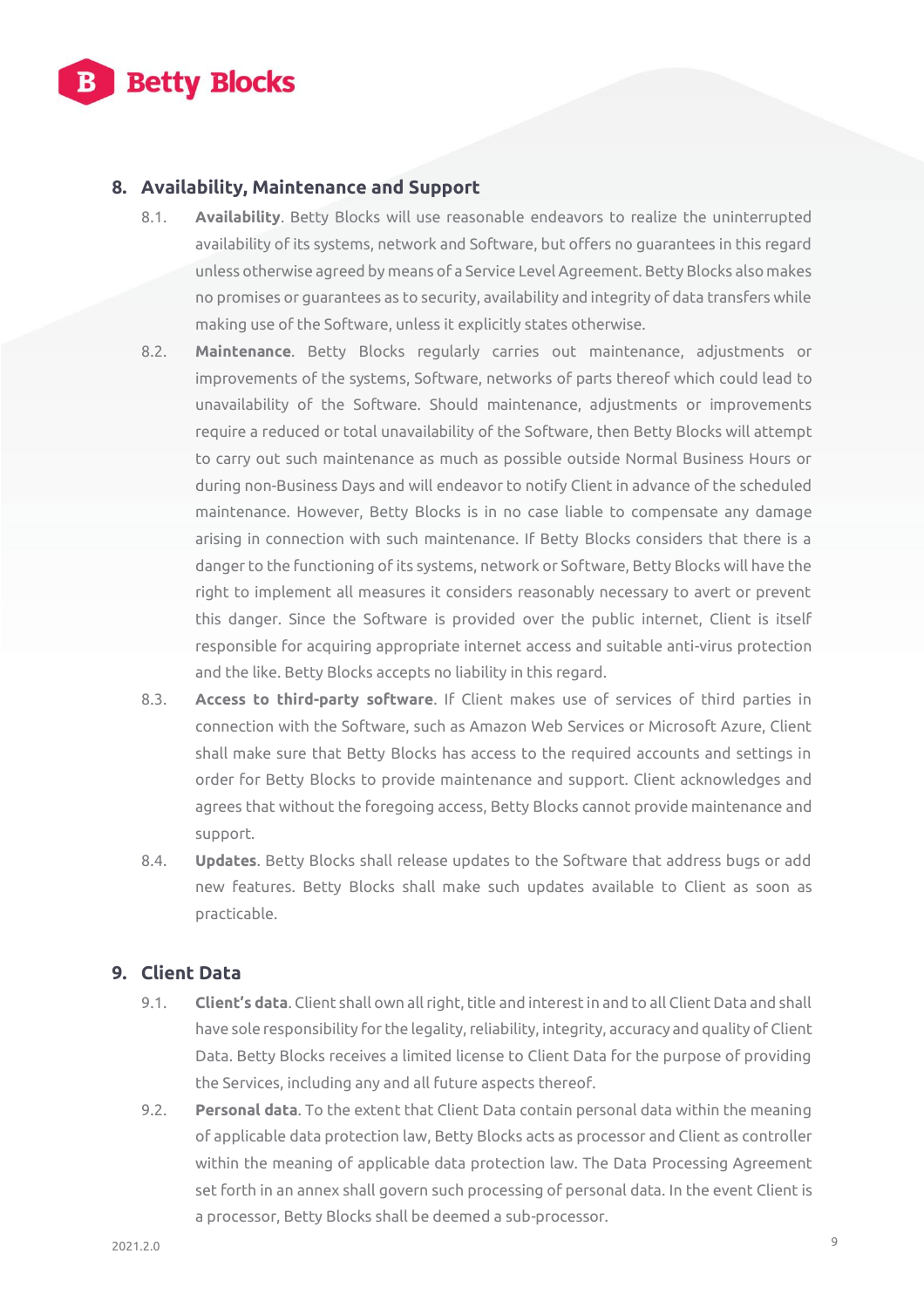

- 9.3. **Back-ups**. Betty Blocks will make a back-up of Client Data every day. Each back-up remains available for a period of thirty (30) calendar days. The time at which the back-up will be created will be determined by Betty Blocks, unless expressly indicated to the contrary in the Agreement.
- 9.4. **Loss of Client Data**. In the event of any loss or damage to Client Data, Client's sole and exclusive remedy shall be for Betty Blocks to use reasonable commercial endeavors to restore the lost or damaged Client Data from the latest back-up of such Client Data maintained by Betty Blocks. Betty Blocks shall not be responsible for any loss, destruction, alteration or disclosure of Client Data caused by any third party (except those third parties sub-contracted by Betty Blocks).

#### **10. Acceptance Testing**

- 10.1. **Software development**. The provisions of the Clauses 10.2 up to and including 10.6 only apply if it has been agreed in the Order Form that Betty Blocks will perform Professional Services consisting of software development, and only to the extent that acceptance testing has been agreed in such Order Form. If acceptance testing has not been agreed, Client shall accept the Deliverable in the state that it is in when delivered (on an "as is" and "as available" basis), therefore including all visible and invisible errors and defects.
- 10.2. **Testing environment**. Prior to the delivery of each Deliverable, Client will be able to test such Deliverable in a testing environment. Betty Blocks will provide Client access to this testing environment by sending a location (URL) and, if necessary, login details. Access to the testing environment is strictly tied to Client. Client is not allowed to gain third parties access to this testing environment by sending the location (URL) and/or the login details to any third party, unless expressly indicated to the contrary in the Agreement. Client is aware that the testing environment is not suitable for production purposes, in whatever form. Client is not allowed to use the testing environment for such purposes. Betty Blocks gives no guarantees regarding the availability, completeness and correct operation of the testing environment. Betty Blocks, however, is aware that the availability of the testing environment is necessary for delivery of the Deliverables. Therefore, Betty Blocks will endeavor to keep the testing environment available.
- 10.3. **Deliverable**. After the Deliverable has been tested, Betty Blocks will deliver the Deliverable when, in Betty Blocks' professional opinion, the Deliverable substantially satisfies the applicable functional or technical requirements.
- 10.4. **Evaluating Deliverables**. Client must, within seven (7) days after delivery, evaluate the Deliverable and either approve or reject it. The Deliverable will be deemed accepted if:
	- i) Client approves the Deliverable (in writing or digitally);
	- ii) Client commences operational use of the Deliverable, including but not limited to transferring the Deliverable to a production environment; or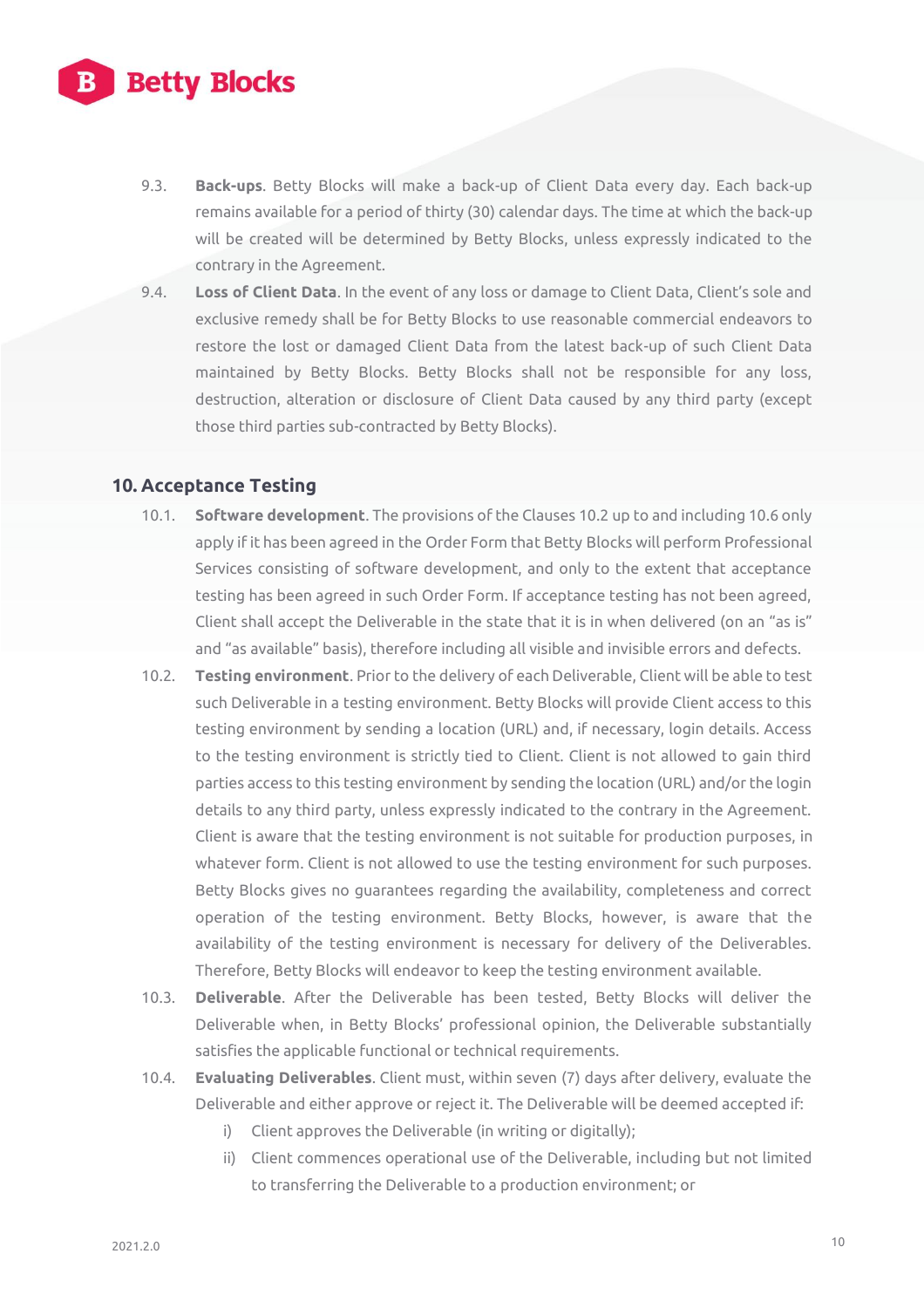

- iii) Client does not reject the Deliverable and/or has not requested a revision round within the aforesaid period.
- 10.5. **Rejecting Deliverables**. If Client wholly or partly rejects the Deliverable, Betty Blocks will use commercially reasonable endeavors to remove the reasons for rejection in a timely manner. Betty Blocks can achieve this by either revising the Deliverable in a next sprint, by refuting the reasons which form the basis of the rejection or by providing temporary solutions, such as program bypasses. Client may not refuse to accept a Deliverable because of the existence of minor errors (it being understood as errors that do not reasonably prevent the operational use of the Deliverable). Additionally, the Deliverable may not be rejected because of aspects that can only be assessed subjectively, including but not limited to aesthetic aspects of interfaces.
- 10.6. **Rejected Deliverables**. Should any Deliverable fail to satisfy the applicable functional or technical requirements after the third resubmission of such Deliverable to Client, the Parties both agree to confer to engage in good faith discussions to resolve the matter. Not satisfying the acceptance testing does, however, not entitle Client to terminate or (partially) dissolve the Agreement.

#### **11. Betty Blocks Service Premium**

- 11.1. **Betty Blocks Service Premium**. Betty Blocks Service Premium is a Service where the hours are purchased in advance. The number of hours is determined upon commencement of the Agreement. The amount payable by Client for Betty Blocks Service Premium will be agreed in the Order Form. All additional hours will be charged to Client on the basis of subsequent calculation in accordance with Betty Blocks' standard hourly rates.
- 11.2. **Time records**. Betty Blocks keeps time records on the basis of good faith of the hours that it has spent on the Services (maintenance and additional work). The time spent is rounded to the nearest fifteen minutes. The time records as kept by Betty Blocks in the Portal serve as evidence of the hours spent, unless Client provides evidence to the contrary.
- 11.3. **Approving assignments**. Client is able to inspect the time records via the Portal and is required to approve each assignment. Betty Blocks will execute an assignment only after it has been approved by Client. Approval granted in the Portal is binding upon Client.
- 11.4. **No approval**. By means of derogation from Clause 11.3, Betty Blocks shall not be required to await Client's approval with respect to Issues:
	- i) that have a maximum estimated time of one (1) hour;
	- ii) all high and critical Issues; or
	- iii) preventative maintenance with a maximum of three (3) hours per quarter;
	- iv) research time not exceeding ninety (90) minutes.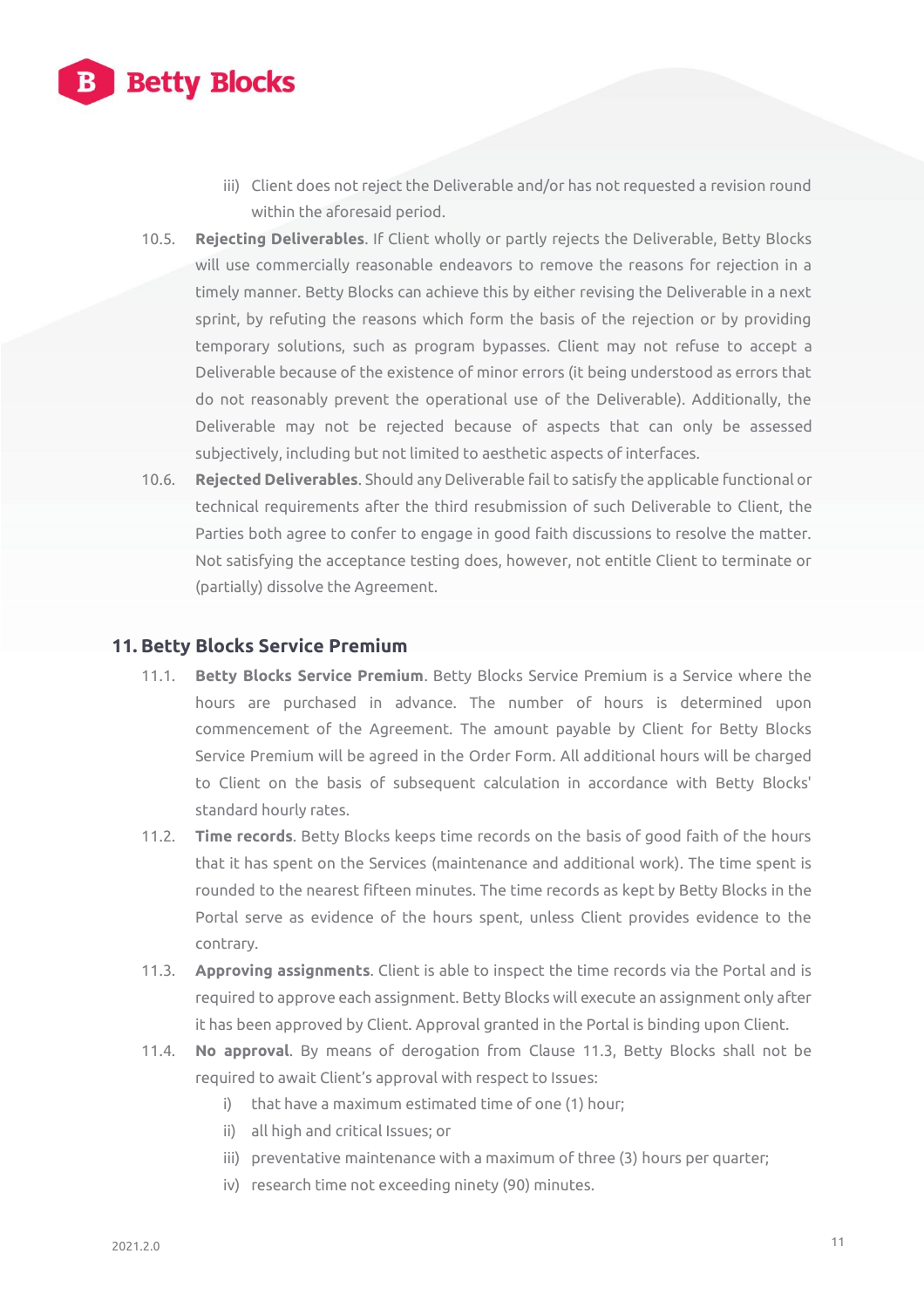# **Betty Blocks**

- 11.5. **Combining Issues**. Betty Blocks has the option to combine Issues. The combination of Issues is referred to as a "milestone". The hours required for a milestone, are submitted to Client for approval (by e-mail or via the Portal). Betty Blocks will start working on the milestone upon receipt of approval, and Betty Blocks has permission to charge an extra 10% at the most, calculated on the total number of approved hours.
- 11.6. **Advance invoicing**. Betty Blocks will invoice the amount payable for the Betty Blocks Service Premium in advance.
- 11.7. **Transferring hours**. Client is entitled to transfer a maximum of 20% of the hours that are not used under Betty Blocks Service Premium to a Renewal Term. All other remaining hours will be cancelled.
- 11.8. **No refund**. In the event either the Agreement or only Betty Blocks Service Premium is terminated, Client shall not be entitled to receive a refund of the hours that are not used.
- 11.9. **Outside scope**. The development of applications and software (Deliverables) falls outside the scope of Betty Blocks Service Premium.
- 11.10. **Maintenance activities**. For the duration of Betty Blocks Service Premium, Betty Blocks shall perform no other than the following maintenance activities on Client's behalf:
	- i) the correction of minor faults (bugs) detected in the software by Client which are reproducible;
	- ii) preventative maintenance.
- 11.11. **Activities under Betty Blocks Service Premium**. With respect to (but not limited to) the following activities, Betty Blocks will determine whether they fall under the Betty Blocks Service Premium:
	- i) modifying the software if it is deemed necessary due to amended legislation;
	- ii) modifying the interfaces and protocols to enable Client to use the software in connection with other software, equipment and operating systems;
	- iii) installation and configuration of SSL certificates and domain names;
	- iv) repairing at Client's request damage in the software or data that is not attributable to Betty Blocks;
	- v) any other activities, at Betty Blocks' sole discretion.

#### **12. Domain Names and IP Addresses**

- 12.1. **Domain names and IP addresses**. If the Service consists, in full or in part, of Betty Blocks intermediating on behalf of Client for the acquisition of a domain name and/or IP address, the provisions in this clause also apply.
- 12.2. **Reimbursement**. Client must pay all costs associated with the application and/or registration in accordance with the agreed rates or, in the absence of agreed rates, Betty Blocks' usual rates.
- 12.3. **Registration authorities**. Application for, assignation of and the possible use of a domain name and/or IP address depend on and are subject to the applicable rules and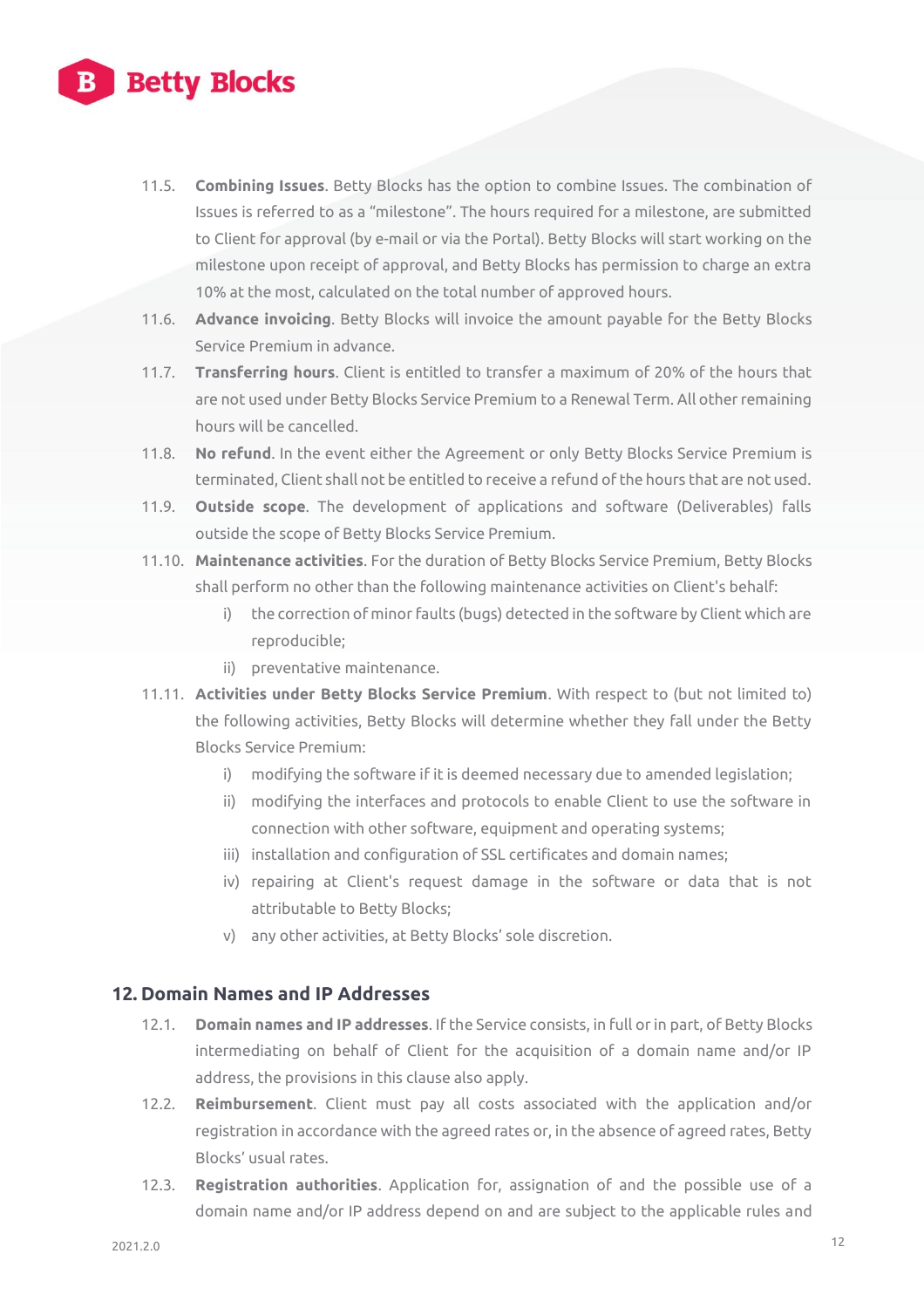

regulations of the registration authorities concerned, including the Foundation for Internet Domain Registration in the Netherlands (Stichting Internet Domeinregistratie Nederland, SIDN) and European IP Networks (Réseaux IP Européens, RIPE). The authority concerned will decide on the assignation of any domain names and/or IP address. Betty Blocks only plays a mediatory role in the application process and cannot guarantee that any application will be accepted.

- 12.4. **Confirmation**. Client is informed exclusively of registration by the e-mail confirmation from Betty Blocks, which states that the requested domain name has been registered. An invoice for the costs of registration is not a confirmation of registration.
- 12.5. **Indemnification by Client**. Client indemnifies Betty Blocks against any and all loses connected with (the use of) a domain name on behalf of or by Client.
- 12.6. **Limited liability**. BETTY BLOCKS IS NOT LIABLE FOR THE LOSS BY CLIENT OF ITS RIGHT(S) TO A DOMAIN NAME OR FOR THE FACT THAT THE DOMAIN NAME HAS BEEN REQUESTED BY AND/OR ASSIGNED TO A THIRD PARTY IN THE INTERIM, EXCEPT IN THE CASE OF WILFUL MISCONDUCT OR DELIBERATE RECKLESSNESS ON THE PART OF BETTY BLOCKS' MANAGEMENT.
- 12.7. **Moving, transferring** and **terminating domain names**. If Betty Blocks registers a domain name on Client's behalf, Betty Blocks will honor requests from Client with respect to moving, transferring or terminating this domain name.
- 12.8. **Rules of registration authorities**. Client is obliged to observe the rules that the registration authorities set for the application for and for the assignation and use of a domain name and/or the IP address.
- 12.9. **Default by Client**. Betty Blocks is entitled to render the domain name and/or IP address inaccessible or unusable or to transfer or arrange the transfer of the domain name and/or IP address to its own name if Client remains in default in performing the Agreement, which action will however last solely for the period that Client remains in default and solely following the expiry of a reasonable term for performing the Agreement as set out in a notice of default in writing.
- 12.10. **Revoking domain names and IP addresses**. In the event of the dissolution of the Agreement owing to breach of contract on the part of Client, Betty Blocks is entitled to revoke the domain name and/or IP address.

# **13. SSL / TLS Certificates**

- 13.1. **SSL and TLS certificates**. If the Service consists, in full or in part, of Betty Blocks intermediating on behalf of Client for the acquisition of one or more SSL / TLS certificates, the provisions in this clause also apply.
- 13.2. **Certificate authority**. The application and allocation procedure for SSL certificates is subject to the rules and procedures of the certificate authority issuing the SSL / TLS certificate. The relevant certificate authority decides on the granting of the SSL / TLS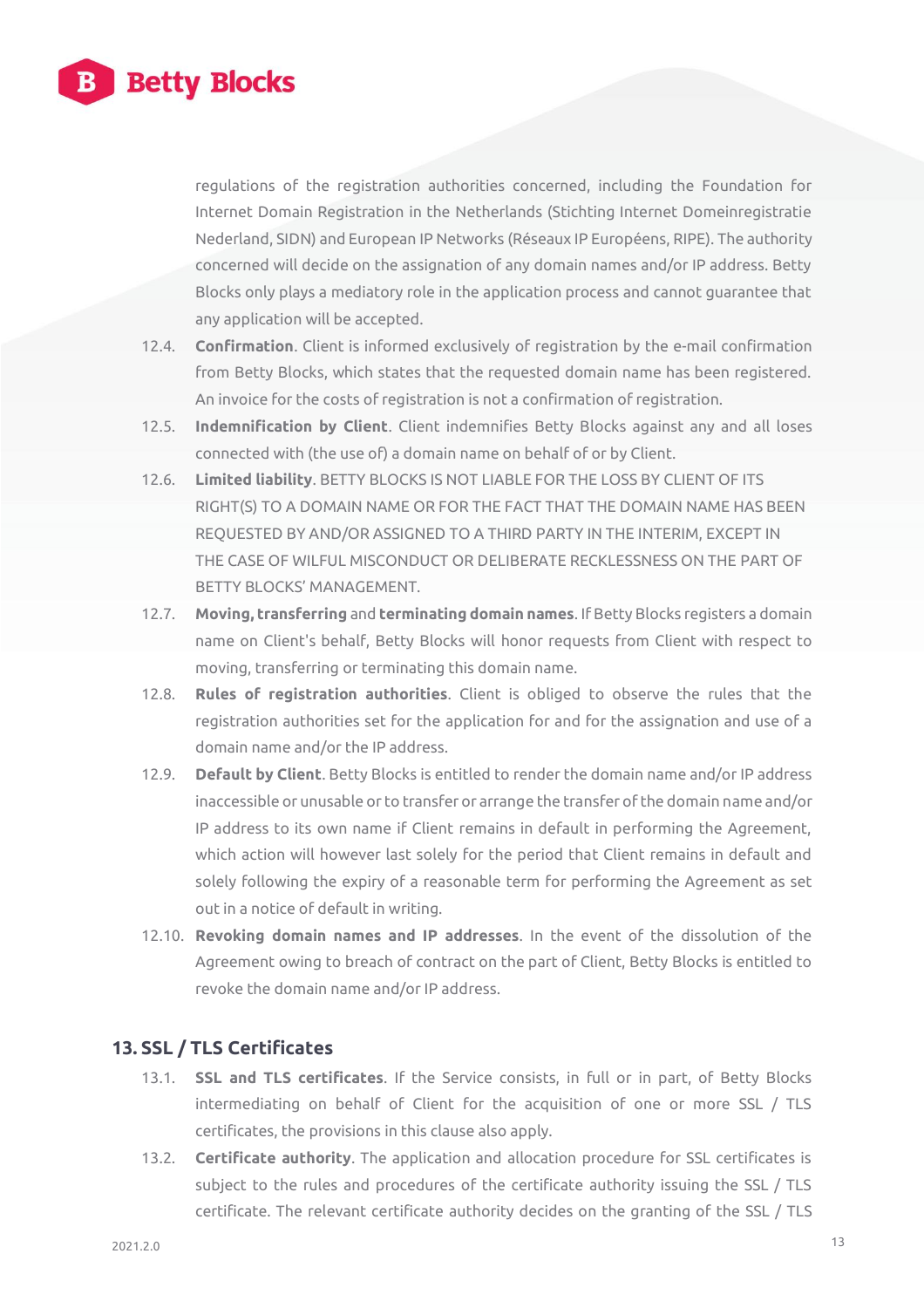

certificate and will carry out the necessary checks for this purpose. Betty Blocks only fulfils an intermediary role in the application procedure and does not guarantee that an application will be honored.

- 13.3. **Withdrawing SSL and TLS certificates**. The SSL / TLS certificate is valid for the agreed upon period, unless it is withdrawn prematurely. Betty Blocks and the relevant supplier can withdraw the SSL / TLS certificate immediately if:
	- i) it appears that Client has provided incorrect information for the purpose of obtaining the SSL / TLS certificate; or
	- ii) the reliability of the SSL / TLS certificate, in the opinion of Betty Blocks and/or the supplier, has been compromised.
- 13.4. **Default by Client**. Betty Blocks has the right to withdraw the SSL / TLS certificate if Client fails to fulfil its obligations under the Agreement and does not remedy this default within fourteen (14) days after notice of default.
- 13.5. **Compliance with laws and regulations**. Client must comply with all laws and regulations and all conditions set by the certificate authority when using the SSL / TLS certificate.
- 13.6. **Consequences of withdrawal**. If the SSL / TLS certificate is withdrawn, Client will not be entitled to a replacement SSL / TLS certificate or refund of (part of) the fees for the SSL / TLS certificate, unless the withdrawal is due to attributable failure of Betty Blocks. In such a case, Betty Blocks will supply a new SSL / TLS certificate for replacement for the remaining period of the original SSL / TLS certificate.
- 13.7. **Expiration**. Betty Blocks will use reasonable endeavors to inform Client before the SSL / TLS certificate expires and will have to be renewed. However, it always remains Client's own responsibility to timely renew SSL / TLS certificates.

# **14. Hosting and Related Services**

- 14.1. **Hosting services**. If the Service consists, in full or in part, of services regarding the storage of material and/or the transfer or provision of material to third parties, such as in the case of hosting the software, e-mail services developed by Betty Blocks for Client, the provisions of this clause also apply.
- 14.2. **Removal of information and content**. If Betty Blocks is informed by a third party of unlawful information and/or content on its servers, Betty Blocks is entitled to remove the material and/or content or render it inaccessible. To the maximum extent permitted by law, Betty Blocks shall notify Client of this in advance and allow Client to modify or remove the unlawful information and/or content. Upon Betty Blocks' request, Client shall confirm that it has modified or removed the information and/or content in question. Betty Blocks is authorized to provide a copy of such confirmation to the third party complaining about the unlawful information and/or content.
- 14.3. **Criminal offences**. In the event the information and/or contents concerns information or content that constitutes a criminal offence, Betty Blocks is entitled to report this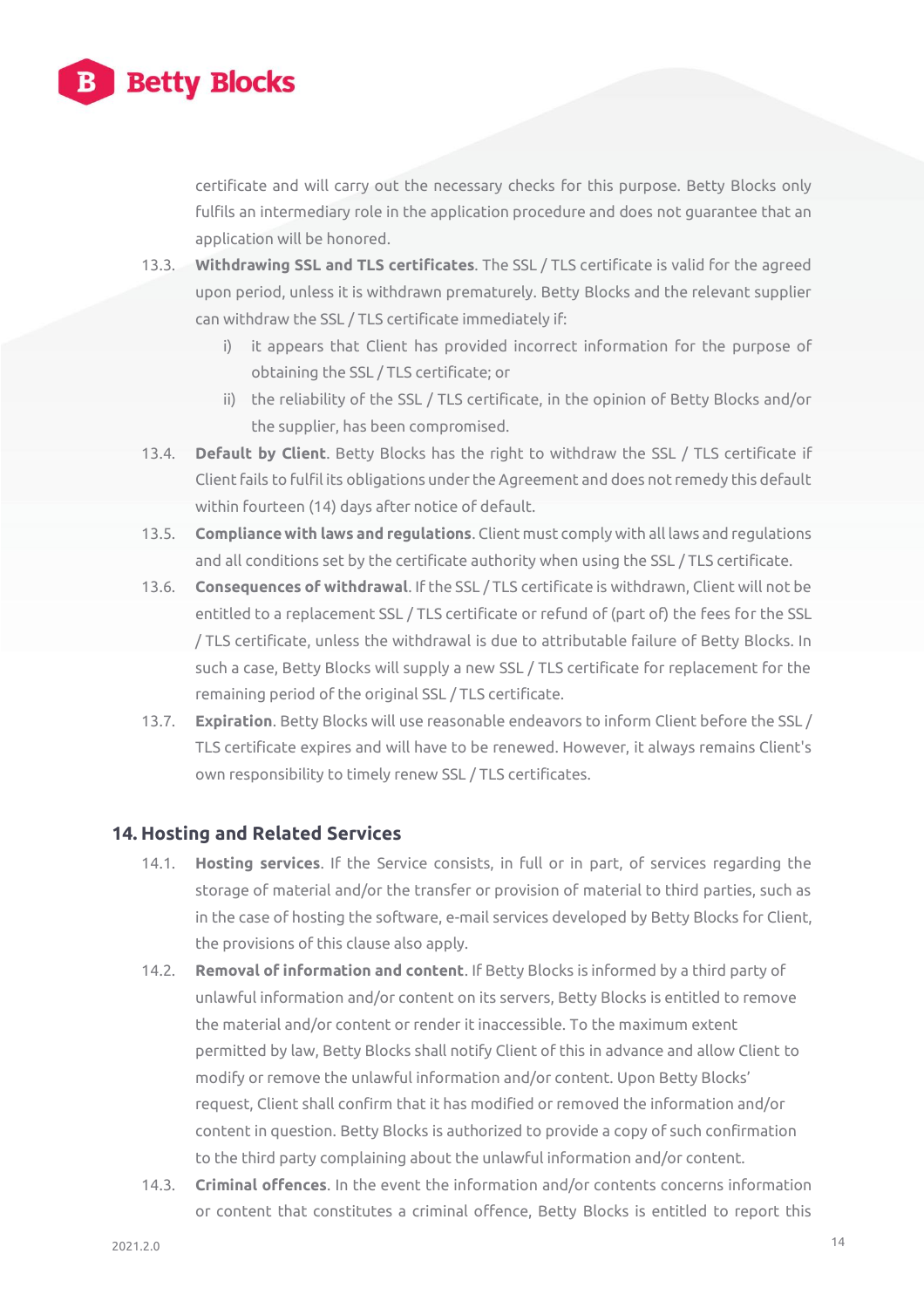

information to the police. Betty Blocks may in this case submit all information on Client and the information concerned to the competent authorities and perform all other acts that these authorities request Betty Blocks to perform as part of the criminal investigation.

- 14.4. **Indemnification by Client**. Client indemnifies Betty Blocks against all legal claims with respect to data, information, websites, etc. that have been stored by Client or its Users. In this regard, Betty Blocks is not liable for any damage or loss suffered by Client caused by any action taken by Betty Blocks following a report from a third party, even if the report turns out to be incorrect and the information is not breaching applicable law.
- 14.5. **Storage limits**. Betty Blocks may impose a maximum limit on the amount of storage space or data traffic Client may use each month within the framework of the Service. In the event this maximum is exceeded, Betty Blocks is authorized to charge an additional amount in accordance with the amounts charged for additional storage space or data traffic as specified in the Agreement. The Service may also be blocked if Betty Blocks is of the opinion that the capacity of the server/servers used by Client is disproportionate. Betty Blocks accepts no liability for the consequences of not sending, receiving, storing or modifying data if the limit for storage space, capacity or data traffic has been reached.
- 14.6. **Client license**. Client hereby grants Betty Blocks an unlimited license to distribute, store, forward or copy all materials supplied by Client on Betty Blocks' systems, in a manner deemed appropriate by Betty Blocks, but solely to the extent this is reasonably required for the purpose of Betty Blocks' fulfilment of the Agreement.
- 14.7. **Client responsibilities.** Client bears responsibility for its Users. Any damage or loss caused by a User will be recovered from Client. Client itself is responsible for hardware and software that is operated at its own location or at locations outside Betty Blocks' control. Betty Blocks cannot provide any guarantee whatsoever regarding such hardware and software.

#### **15. Training Courses**

- 15.1. **Training Courses.** The provisions of this clause apply in the event Betty Blocks provides Training Courses.
- 15.2. **Provision of Training Courses.** Betty Blocks will perform the Training Courses to the best of its ability exercising reasonable skill and care. Betty Blocks will be entirely free to determine the contents of the Training Courses and the course materials it provides to Client. Betty Blocks is entitled to change the location of the Training Courses and will timely inform Client of any changes.
- 15.3. **Client responsibilities.** Client agrees to act in a responsible manner and shall abide by the rules and regulations that govern the location where the Training Courses are provided. Client must bring its own electronic appliances required for the Training Courses, e.g. laptop and mouse.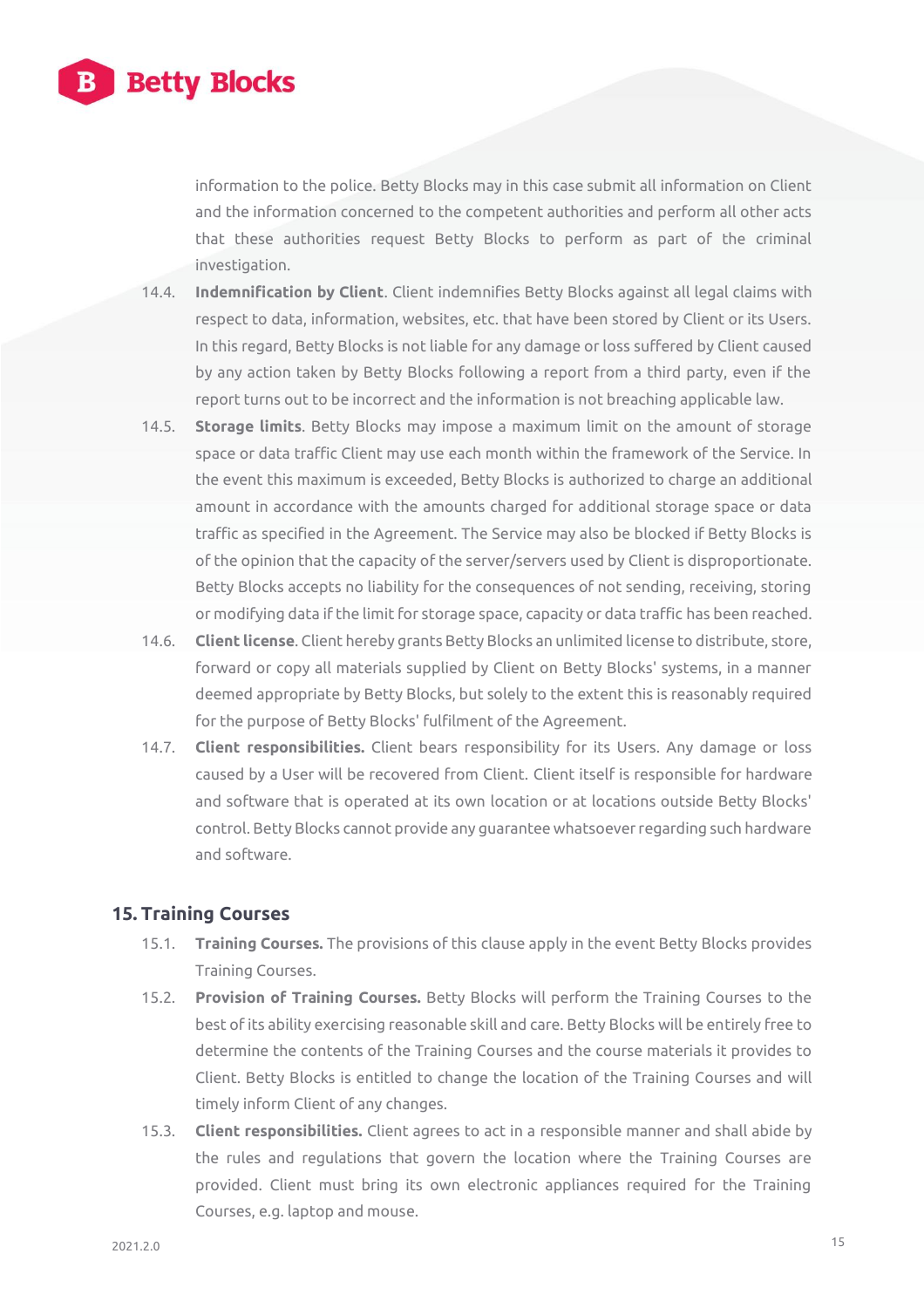

- 15.4. **Fees.** The fees for the Training Courses are specified in the Order Form. Drinks and lunch are included in the fees for the Training Courses. All other costs and expenses, such as expenses for accommodation, transportation and any other meals, are not included.
- 15.5. **Consequences of late payment**. Betty Blocks is authorized to exclude Client from participation in the Training Course if the outstanding amounts are not received by Betty Blocks before the start of the Training Course.
- 15.6. **Cancellation**. Client is entitled to cancel or reschedule the Training Course up to fourteen (14) calendar days before the (first) day of the Training Course. In the event of cancellation up to fourteen (14) calendar days before the (first) day of the Training Course, Betty Blocks will refund the fees.
- 15.7. **Course materials**. Client acknowledges that the course materials that are used and/or presented during the Training Courses constitute the Intellectual Property Rights of Betty Blocks and/or its licensors and Client agrees to respect those Intellectual Property Rights. In particular, Client is not authorized to: (i) copy, modify, sub-license, sell, decompile, reverse engineer or distribute the course materials; (ii) record the Training Courses on video or audio tape or by other means; or (iii) remove any copyright or other notice of Betty Blocks and/or its licensors from the course materials.

#### **16. Charges and Payment**

- 16.1. **Fees**. Client shall pay the amounts and fees set out in the Order Form for the Services. Client shall provide its invoicing details in a timely manner. Betty Blocks shall comply with reasonable invoicing requirements. Payment can be made through direct debit collection or by transferring the amount to Betty Blocks' bank account, as specified in the Order Form. All amounts due under the Agreement shall be paid in full without any set-off, counterclaim, deduction or withholding (other than any deduction or withholding of tax as required by law).
- 16.2. **Reimbursement for other expenses**. Client shall reimburse Betty Blocks for all actual, reasonable travel expenses including, but not limited to, airfare, hotel and meals incurred by Betty Blocks in the event performance of the Services (partially) consists of performing Services on the premises of Client.
- 16.3. **Taxes**. All amounts and fees stated or referred to in the Agreement are exclusive of value added tax, which shall be added to Betty Blocks' invoice(s) at the appropriate rate.
- 16.4. **Invoicing and overdue fees**. Unless the Agreement specifies otherwise, Betty Blocks shall invoice Client immediately upon acceptance. Each invoice is due and payable fourteen (14) days after the invoice date, unless the Agreement specifies otherwise. If Betty Blocks has not received payment within five days after the due date, and without prejudice to any other rights and remedies of Betty Blocks: (a) Betty Blocks shall be under no obligation to provide any or all of the Services while the invoice(s) concerned remain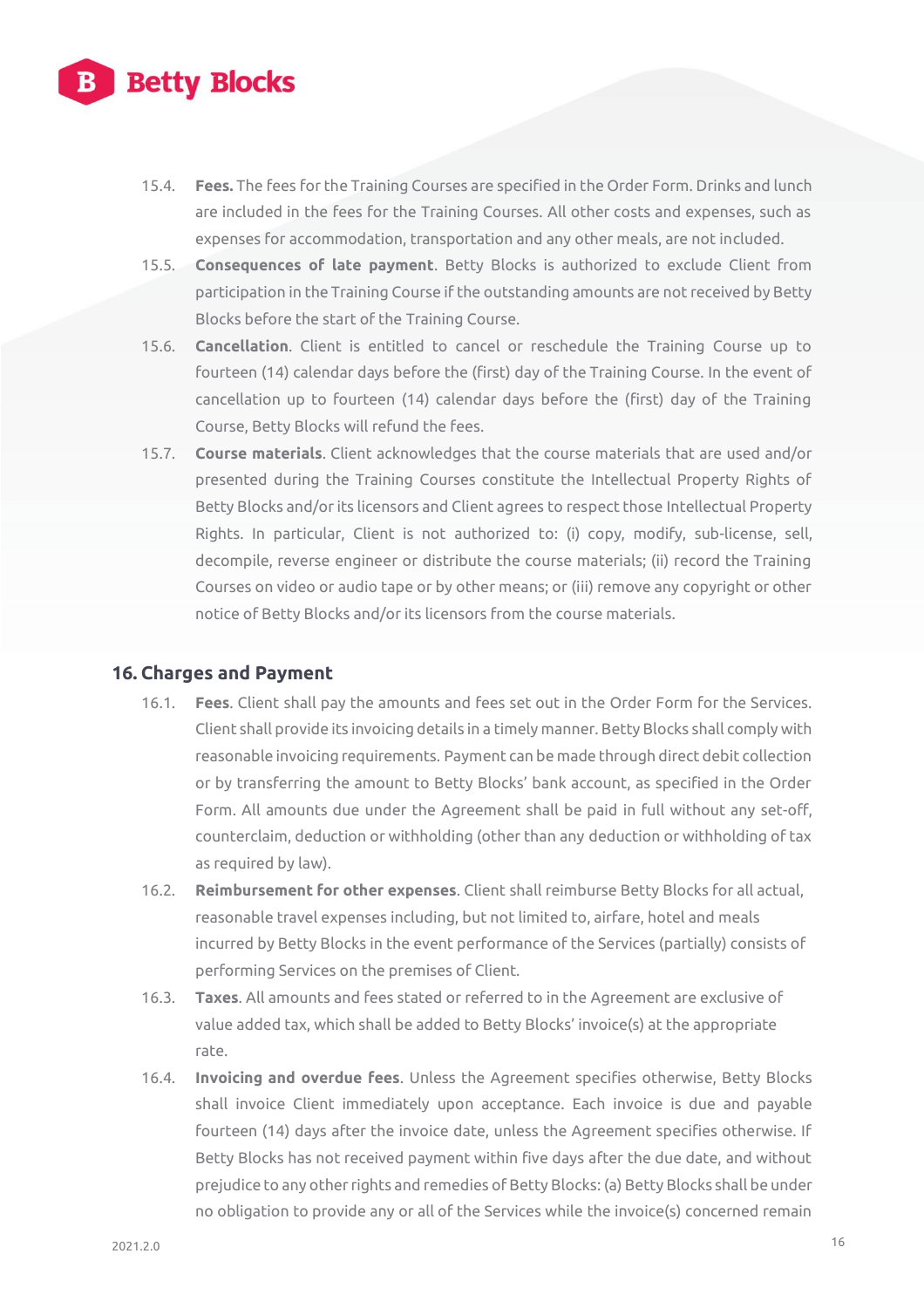

unpaid; and (b) interest shall accrue on a daily basis on the balance due up a monthly rate of 1.5%, commencing on the due date and continuing until fully paid.

- 16.5. **Fees for Professional Services**. Except as expressly indicated to the contrary in the Agreement, all fees for Professional Services shall be provided on a time and materials basis at Betty Blocks' then current professional services rates and shall be invoiced at the end of the calendar month of their performance. The hours shall be accounted for according to Betty Blocks' timesheets. Client acknowledges that the hours set forth in the Agreement, in the Portal and/or as otherwise communicated to Client are merely estimates and the actual number of hours may differ from the estimates, unless expressly indicated to the contrary.
- 16.6. **Right to set-off**. Betty Blocks is entitled to set-off any amounts due to it against any amounts due by it to Client.
- 16.7. **Fees**. Client shall pay the fees set out in the Order Form for the Services. All fees are in USD and exclusive of VAT.
- 16.8. **Price increases**. Betty Blocks is authorized to increase its fees once per year on the basis of the applicable Consumer Price Index as published by the State of California, or on the basis of any other changes in the market, in any event not to exceed 5%. In the event that a supplier of Betty Blocks increases its prices for a specific product or service, Betty Blocks is entitled to pass on this increase to Client. Client is not entitled to terminate the Agreement in relation to adjustments under this Clause 16.8.

# **17. Additional Work**

- 17.1. **Additional work**. In the event of Betty Blocks performing Services, or providing other services at Client's request, which go beyond the scope of the agreed upon Services, Client shall pay for such Services retrospectively on a time and materials basis at Betty Blocks' then current professional services rates. However, Betty Blocks will under no circumstances be obliged to comply with such a request and can require that a separate Agreement is entered into for that purpose.
- 17.2. **Consequences of additional work**. Client accepts that the Services as referred to in Clause 17.1 can affect the agreed or anticipated time of completion of the Services, as well as the Parties' mutual responsibilities under the Agreement. Betty Blocks may adjust any agreed timetable or delivery schedule as reasonably necessary. The need for or occurrence of additional work during the performance of the Agreement never constitutes a reason for Client to give notice of termination or to (partially) dissolve the Agreement. To the extent a fixed price is agreed for the provision of the Services, Betty Blocks will, upon request, inform Client in writing of the financial consequences of the additional work.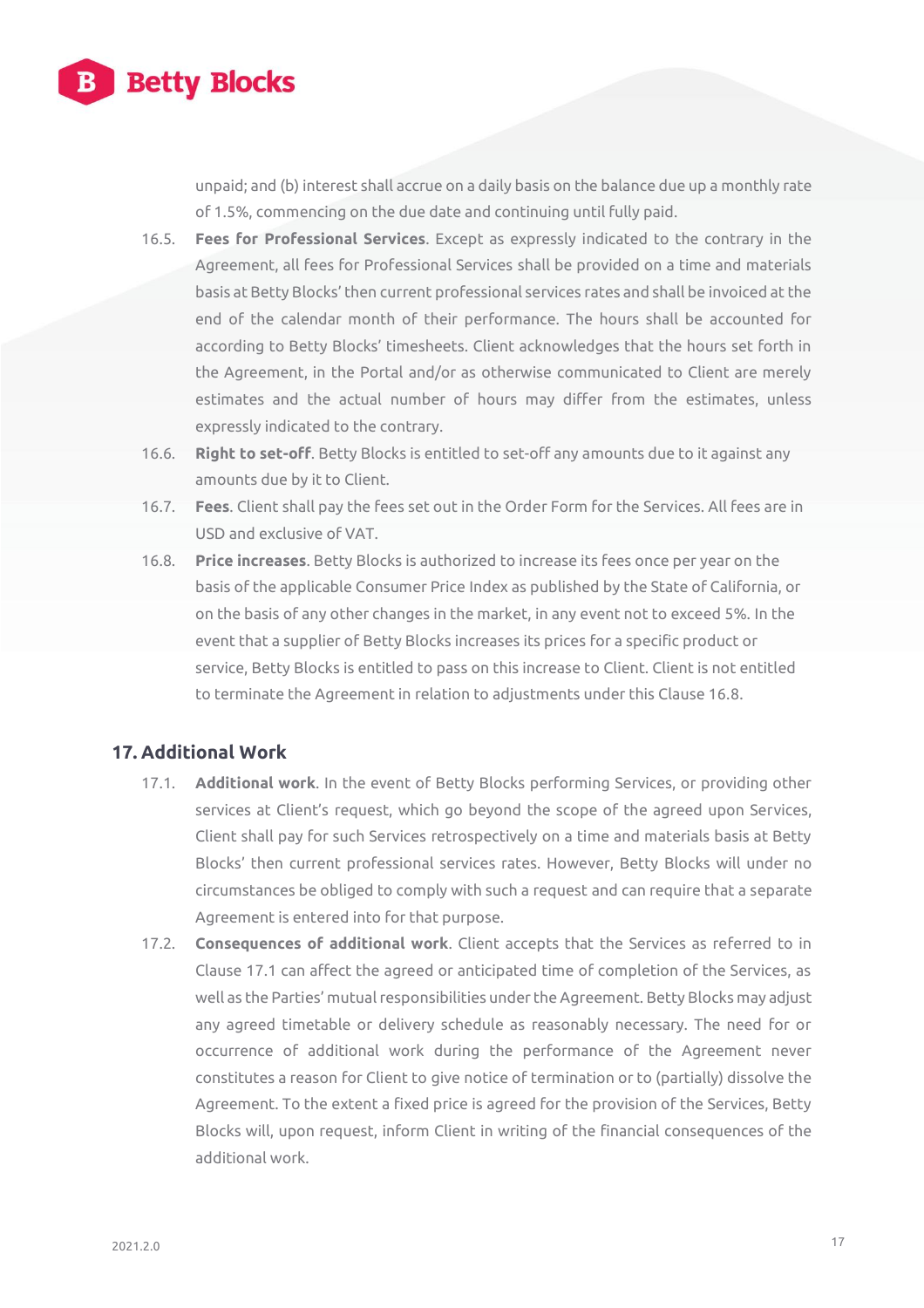

# **18. Intellectual Property Rights**

- 18.1. **Betty Blocks' Intellectual Property Rights**. Client acknowledges and agrees that Betty Blocks and/or its licensors own all Intellectual Property Rights in and to the Services, the Software, the Deliverables and the Documentation, unless and to the extent expressly agreed otherwise by means of signed instrument. Client is not permitted to remove or alter any statement concerning copyright, trademarks, trade names or other Intellectual Property Rights from the Services, the Software, the Deliverables and/or the Documentation. Client is not permitted to use or request domain names identical to or that confusingly correspond to any object that is subject to any Intellectual Property Right belonging to Betty Blocks and/or its licensors.
- 18.2. **Client's Intellectual Property Rights**. Betty Blocks acknowledges and agrees that all Intellectual Property Rights in and to the Application(s) and Configuration(s) created by Client are owned by Client and shall, notwithstanding the terms of the Agreement, remain vested in Client, provided that these rights accrue to Client by law. Unless otherwise expressly provided in the Agreement, Betty Blocks shall not acquire any Intellectual Property Rights in the Application(s) and Configuration(s) created by Client. Betty Blocks will treat the Application(s) and Configuration(s) as confidential Client information and will not make them available to third parties without Client's separate permission. However, Betty Blocks cannot rule out that another client may choose a similar configuration, as this is beyond Betty Blocks' control.

# **19. Confidentiality**

- 19.1. **Duty to keep confidential**. A Party receiving confidential information from the other Party shall treat this as strictly confidential and use this solely in connection with its rights and obligations under the Agreement.
- 19.2. **Scope of Confidential Information**. Confidential information includes all information of which it can be assumed from the context that the disclosing Party would deem this to be confidential or of which the receiving Party should reasonably have recognized its confidential nature from the content of the information. Confidential information also includes all information and data concerning or pertaining to the Agreement, the Services, pricing, service levels, Client Data, and more generally data concerning business operations, marketing, research, development, inventions, know-how, samples, product and service specifications, software, business relations, irrespective of the form in which this has been recorded or is provided.
- 19.3. **Authorized disclosures**. The obligation to treat certain information as confidential no longer applies if the receiving Party can prove that this information:
	- i) is or becomes publicly available through no act or omission of the receiving Party;
	- ii) was already in possession of the receiving Party prior to the date on which it was issued by the disclosing Party;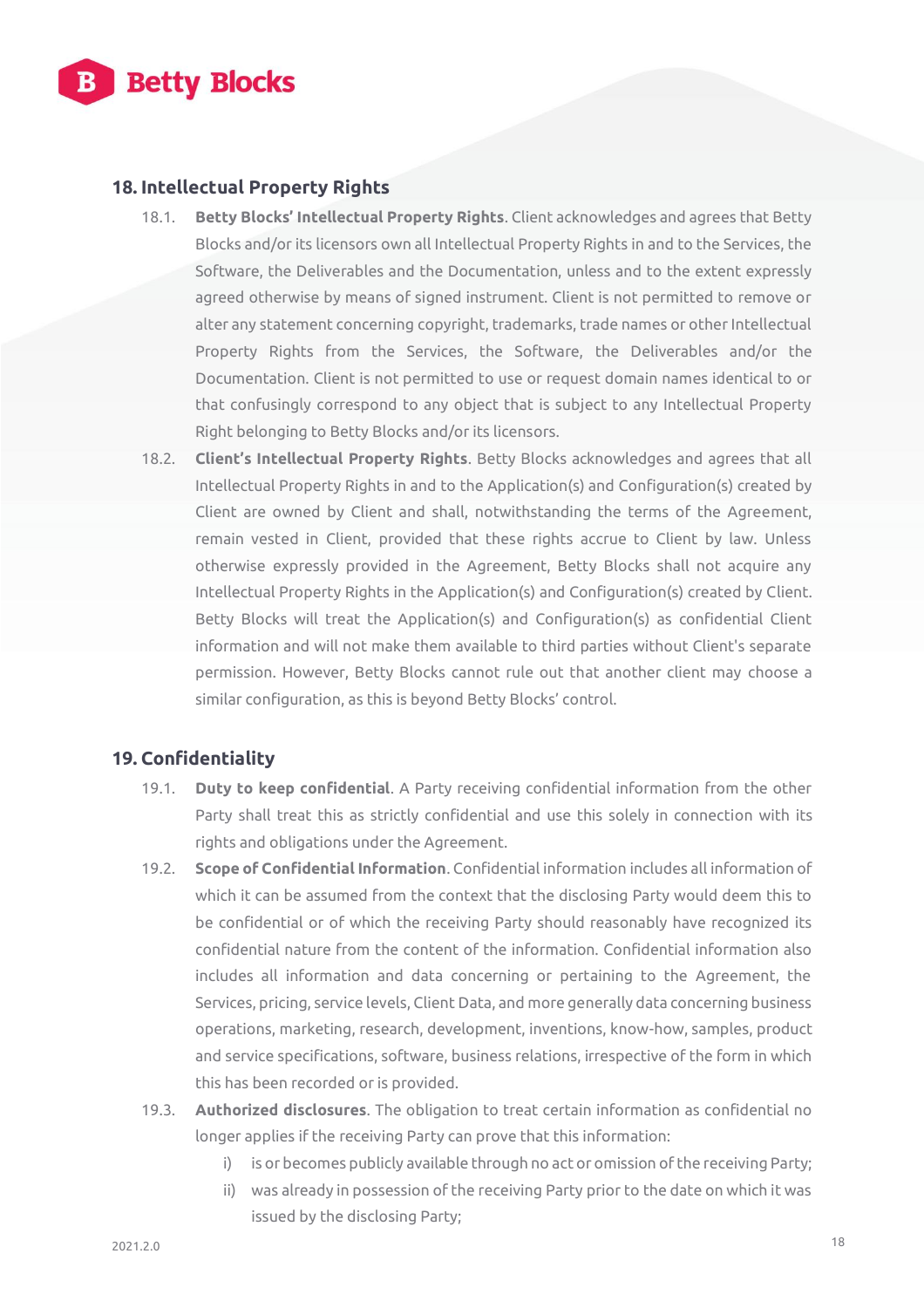

- iii) is available from a third party without this party being in default towards the disclosing Party arising from a confidentiality clause by distributing the information to the receiving Party; or
- iv) was developed by the receiving party independently and without the use of the information of the disclosing Party.
- 19.4. **Compelled disclosure**. Should a competent court or other government authority demand access to confidential information, the receiving Party is entitled to grant such access. However, to the extent permitted by applicable law, the receiving Party shall contact the disclosing Party prior to doing so, to enable the disclosing Party to take legal action against such access). However, the receiving Party shall never be liable for granting access if legally obligated.
- 19.5. **Survival**. The provisions of this Clause 19 shall continue to be effective after the expiration or termination of the Agreement.

#### **20. Limitation of Liability**

- 20.1. **No limitation of liability**. NOTHING IN THE AGREEMENT SHALL LIMIT OR EXCLUDE BETTY BLOCKS' LIABILITY FOR (A) DEATH OR PERSONAL INJURY CAUSED BY ITS NEGLIGENCE, OR THE NEGLIGENCE OF ITS EMPLOYEES, AGENTS OR CONTRACTORS (AS APPLICABLE); (B) FRAUD OR FRAUDULENT MISREPRESENTATION; OR (C) ANY OTHER MATTER IN RESPECT OF WHICH IT WOULD BE UNLAWFUL TO EXCLUDE OR RESTRICT LIABILITY.
- 20.2. **Limitation of liability**. BETTY BLOCKS WILL NOT BE LIABLE FOR: (A) ANY CONSEQUENTIAL, INCIDENTAL, PUNITIVE, SPECIAL OR OTHER SIMILAR DAMAGES; (B) ANY LOSS OF PROFITS, LOSS OF REVENUES, LOSS OF SAVINGS, LOSS OF CLIENTS, LOSS OF USE OR LOSS OR CORRUPTION OF DATA; WHETHER UNDER TORT (INCLUDING NEGLIGENCE), CONTRACT OR OTHER THEORIES OF RECOVERY, EVEN BETTY BLOCKS WAS OR SHOULD HAVE BEEN AWARE OR WAS ADVISED OF THE POSSIBILITY OF SUCH DAMAGES. FURTHERMORE, BETTY BLOCKS IS NOT LIABLE FOR DAMAGES OR LOSSES CAUSED BY OR RELATING TO SOFTWARE APPLICATIONS OF THIRD PARTIES CONTRACTED DIRECTLY BY CLIENT, OR RESULTING FROM THE USE OF THE SOFTWARE BY CLIENT CONTRARY TO THE LICENSE TERMS OR PURPOSES FOR WHICH THE SOFTWARE IN QUESTION IS INTENDED. IN NO EVENT WILL BETTY BLOCKS'S LIABILITY UNDER THIS AGREEMENT FROM ANY CAUSE OF ACTION WHATSOEVER EXCEED THE GREATER OF (1) USD 25,000.00 (IN WORDS: TWENTY-FIVE THOUSAND) OR (2) THE AGGREGATE AMOUNTS PAID OR OWED UNDER THIS AGREEMENT BY CLIENT DURING THE TWELVE (12) MONTHS PRIOR TO THE DATE THE CAUSE OF ACTION AROSE.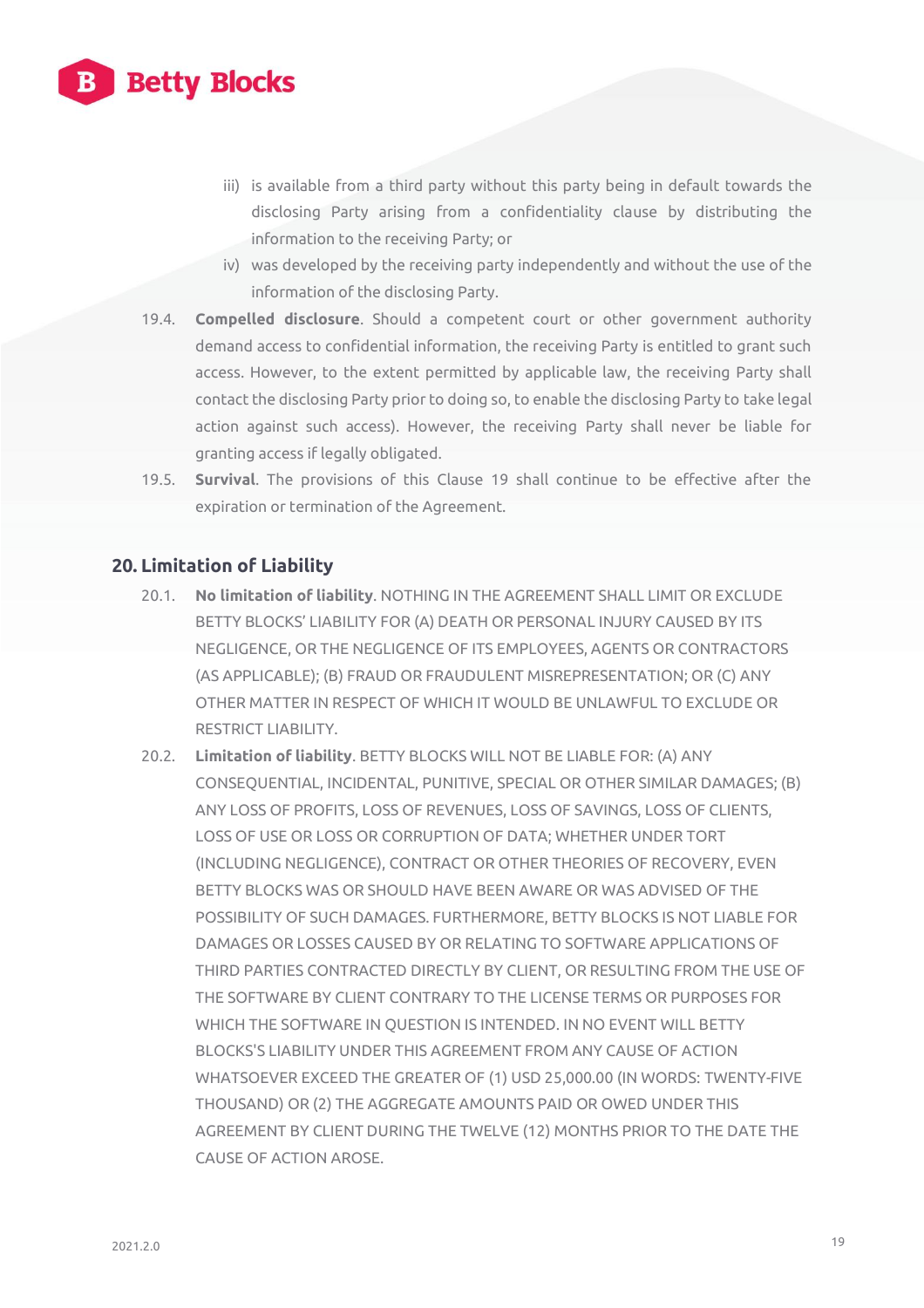

# **21. Force Majeure**

21.1. Neither party shall be in breach of the Agreement nor liable for delay in performing, or failure to perform, any of its obligations under the Agreement if such delay or failure results from events, circumstances or causes beyond its reasonable control, including, without limitation, strikes, lock-outs or other industrial disputes (whether involving the workforce of Betty Blocks or any other party), pandemics, failure of a utility service or transport or telecommunications network or the internet, (distributed) denial of service or other network attacks, act of God, war, riot, civil commotion, malicious damage, compliance with any law or governmental order, rule, regulation or direction, accident, breakdown of plant or machinery, fire, flood, storm or default of suppliers or Contractors. In such circumstances the affected party shall be entitled to a reasonable extension of the time for performing such obligations, provided that if the period of delay or non-performance continues for thirty (30) calendar days, the party not affected may terminate the Agreement by giving thirty (30) days' written notice to the other party.

#### **22. Governing Law and Jurisdiction**

- 22.1. **Governing law**. The Agreement and any disputes or claims arising out of or in connection with it or its subject matter or formation (including non-contractual disputes or claims) are governed by, and construed in accordance with, the laws of the State of California, without regard to its conflict of law provisions.
- 22.2. **Jurisdiction**. The parties irrevocably agree that the state or federal courts located in the State of California have exclusive jurisdiction to settle any dispute or claim that arises out of or in connection with the Agreement or its subject matter or formation (including non-contractual disputes or claims).

# **23. General Provisions**

23.1. **Export Control Laws**. Neither party shall export, directly or indirectly, any technical data acquired from the other party under the Agreement (or any products, including software, incorporating any such data) in breach of any applicable laws or regulations ("**Export Control Laws**"), including United States export laws and regulations, to any country for which the government or any agency thereof at the time of export requires an export license or other governmental approval without first obtaining such license or approval. Each party undertakes: (a) contractually to oblige any third party to whom it discloses or transfers any such data or products to make an undertaking to it in similar terms to the one set out in this Clause 23.1; and (b) if requested, to provide the other party with any reasonable assistance, at the reasonable cost of the other party, to enable it to perform any activity required by any competent government or agency in any relevant jurisdiction for the purpose of compliance with any Export Control Laws.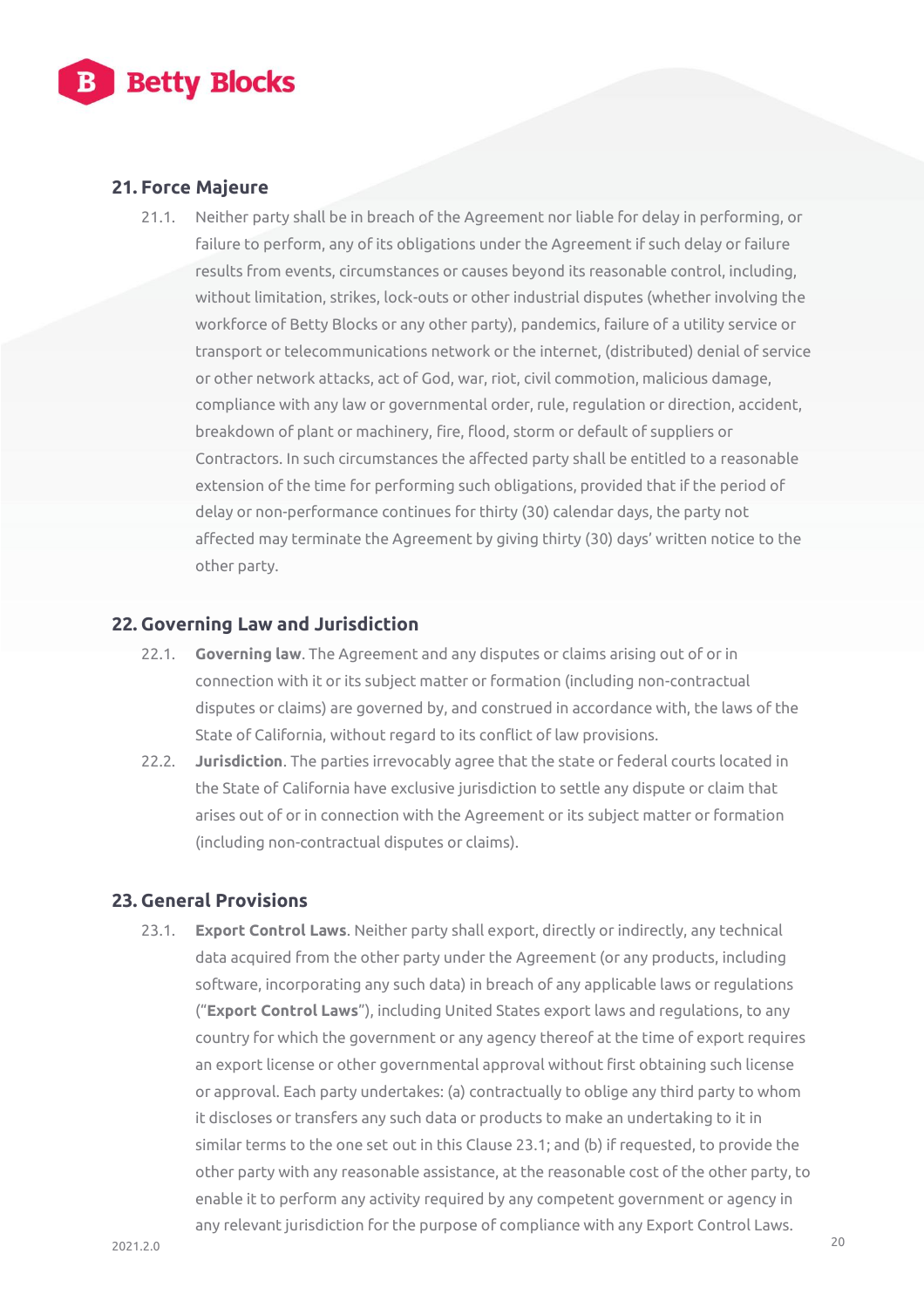

- 23.2. **Waiver**. A waiver of any right under the Agreement is only effective if it is in writing and it applies only to the party to whom the waiver is addressed and to the circumstances for which it is given. A failure or delay of either party to exercise a right under the Agreement shall under no circumstance constitute a waiver of that right.
- 23.3. **Severability**. If any provision (or part of a provision) of the Agreement is found by any court or administrative body of competent jurisdiction to be invalid, unenforceable or illegal, the other provisions shall remain in full force. The parties shall in such a case determine one or more replacement provisions that most closely approximate the clause concerned and which is legal under applicable law.
- 23.4. **Entire agreement**. The Agreement constitutes the entire agreement between the parties and supersedes and extinguishes all previous agreements, promises, assurances, warranties, representations and understandings between them, whether written or oral, relating to its subject matter. Each party acknowledges that in entering into the Agreement it does not rely on any statement, representation, assurance or warranty (whether made innocently or negligently) that is not set out in the Agreement. Each party agrees that it shall have no claim for innocent or negligent misrepresentation based on any statement in the Agreement.
- 23.5. **Notices**. Where these Terms and/or an Agreement refers to "notify" or the giving of "notice", such notice must be given (i) personally to an authorized representative of the other Party (notice will be deemed given at the moment of delivery) or (ii) by email (notice will be deemed given on the date and at the time the email was received).
- 23.6. **Assignment by Client**. Client shall not, without the prior written consent of Betty Blocks, assign, transfer, charge, sub-contract or deal in any other manner with all or any of its rights or obligations under the Agreement.
- 23.7. **Assignment by** Betty Blocks. Betty Blocks will not be authorized to assign, novate or otherwise transfer the Agreement and all its rights and obligations arising therefrom without Client's prior written consent, unless such occurs within the Betty Blocks group of undertakings or for purposes of corporate financing, provided however that Client may still access and use the Software.
- 23.8. **Relationship of the parties**. Nothing in the Agreement is intended to, or shall be deemed to, establish any partnership or joint venture between any of the Parties, constitute any Party the agent of another Party, nor authorize any Party to make or enter into any commitments for or on behalf of any other Party.
- 23.9. **No variation**. No variation of the Agreement shall be effective unless it is in writing and signed by the Parties (or their authorized representatives).
- 23.10. **Third party rights**. The Agreement does not confer any rights on any person or party (other than the parties to the Agreement and (where applicable) their successors and permitted assigns).